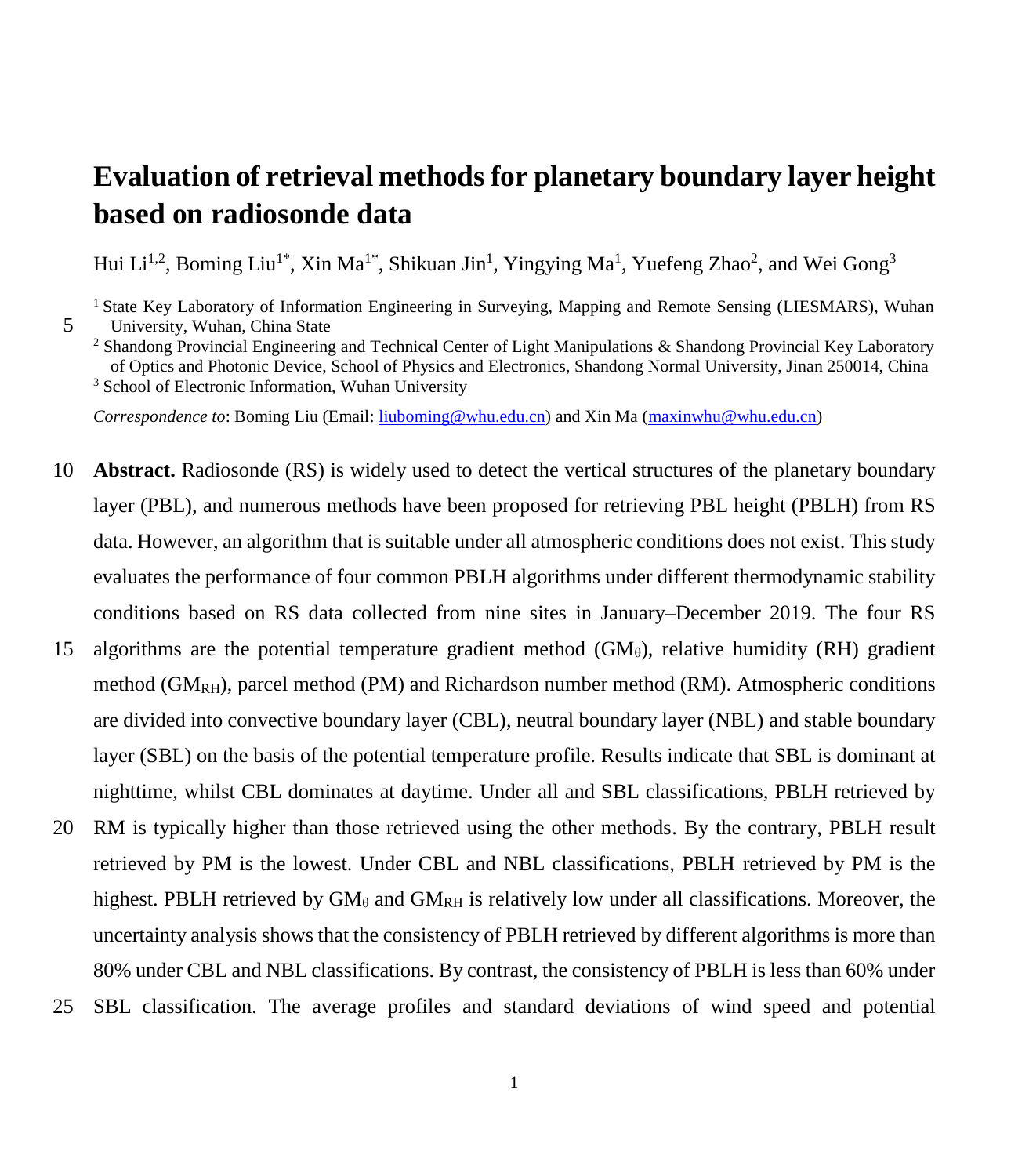temperature under consistent and inconsistent conditions are also investigated. The results indicate that consistent cases are typically accompanied by evident atmospheric stratification, such as a large gradient in the potential temperature profile or a low-level jet in the wind speed profile. These results indicate that the reliability of the PBLH results retrieved from RS data is affected by the structure of

5 the boundary layer. Overall,  $GM_\theta$  and RM are appropriate for CBL condition.  $GM_\theta$  and PM are recommended for NBL condition. GM $_{\theta}$  and GM<sub>RH</sub> are robust for SBL condition. This comprehensive comparison provides a reference for selecting the appropriate algorithm when retrieving PBLH from RS data.

#### **1 Introduction**

- 10 The planetary boundary layer (PBL) is the lowest layer of the atmosphere. Its vertical structure have a highly significant in the study of the environment and climate (Stull, 1988; Garratt et al., 1982; Guo et al., 2016; Wang et al., 2021). The structure of PBL is greatly affected by topography, season and weather (Eresmaa et al., 2006; Guo et al., 2016). Moreover, the PBL height (PBLH) is directly related to the accumulation and diffusion of pollutants, and it can also be used as the input parameter of 15 atmospheric chemical models and weather forecast systems (Liu et al., 2020; Shi et al., 2020; Zhang et al., 2021). The continuous observation of PBLH is conducive to investigating the spatial and temporal distributions of pollutants and further optimising pollution simulation (Liu et al., 2018; Seibert et al., 2000; Yu et al., 2021). Therefore, monitoring PBLH is important (Seidel et al., 2010).
- In recent years, various instruments have been developed to observe the structure of PBL. These 20 instruments include the radiosonde (RS), radar wind profiler, microwave radiometer, lidar and ceilometer (Emeis et al., 2004; Guo et al., 2016; 2021; Liu et al., 2019; Aryee et al., 2020; Jiang et al., 2020; Liu et al., 2018). In accordance with the principle of observation, these instruments can be divided into three categories. RS and microwave radiometers can invert the vertical structure of the boundary layer by detecting atmospheric thermodynamic profiles (e.g. temperature and humidity)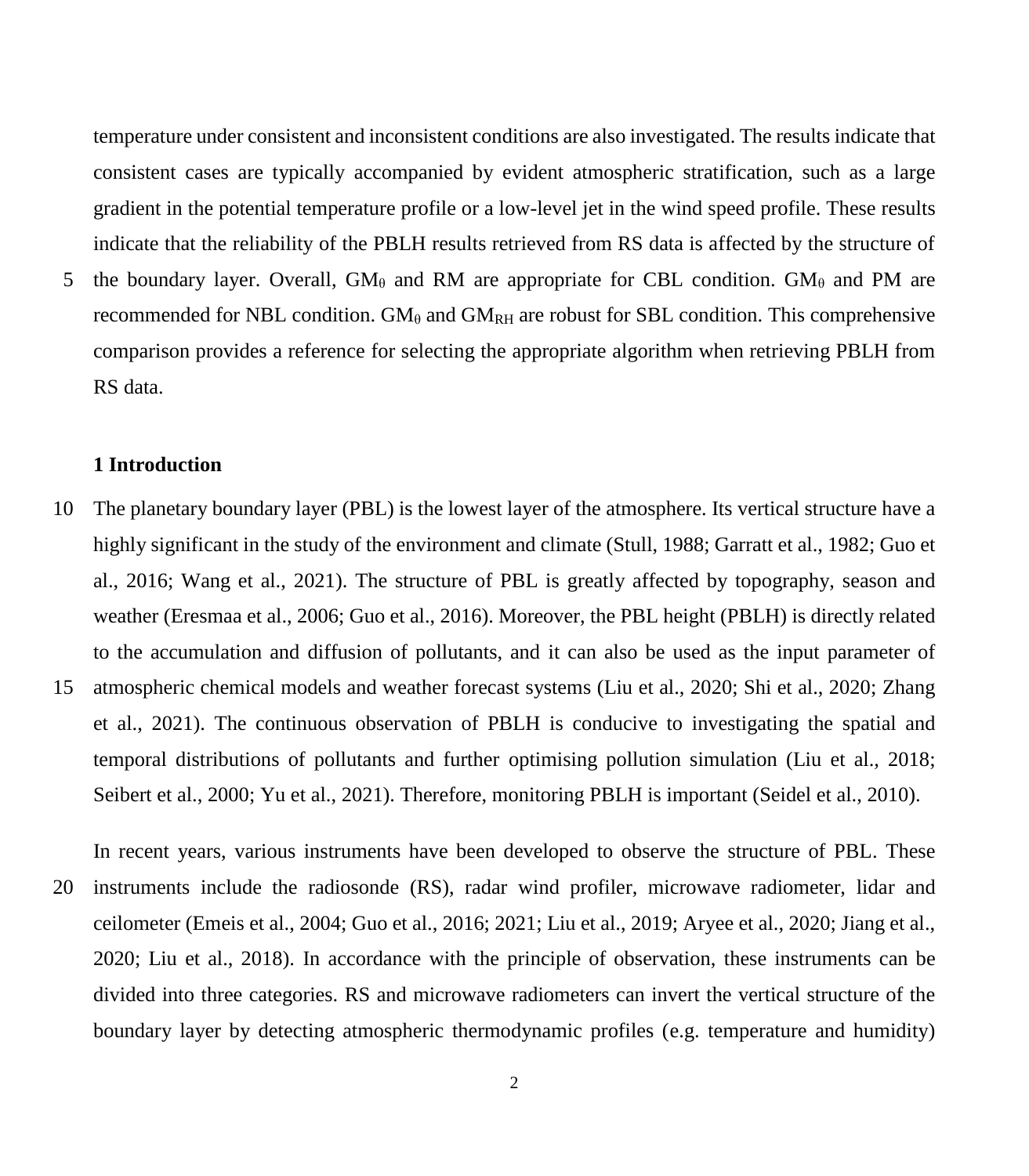(Guo et al., 2016; Zhang et al., 2018). Lou et al. (2019) investigated the relationship between aerosol and PBLH under different thermodynamic conditions using summertime RS data from China for the period from 2014 to 2017. Radar wind profilers can detect the vertical distribution of the atmospheric wind field and calculate PBLH through the variation of the atmospheric dynamic structure (Liu et al.,

- 5 2020). Solanki et al. (2021) revealed the seasonally contrasting features of PBLH variation based on the radar wind profiler measurements obtained from rural mountainous and adjoining urban-plain landscapes of Beijing. Lidars and ceilometers observe the vertical structure of the boundary layer through the extinction properties of aerosols in the boundary layer (Haeffelin et al., 2012; Schween et al., 2014; Liu et al., 2018). Yang et al. (2020) characterized the entire diurnal cycle of urban PBLH in
- 10 December 2016 based on the Doppler Wind lidar observations in the center of Beijing, and investigated the effects of PBLH on pollutant diffusion. These instruments provide us with good tools for observing the boundary layer.

Given its high detection accuracy and strong anti-interference capability, RS has been widely used in detecting PBLH (Seidel et al., 2012). PBLH is traditionally retrieved from the height-resolved

15 observation of RS data, such as the profiles of temperature, humidity and wind speed (Kursinski et al., 1997; Zhang et al., 2018). Retrieval methods include surface-based inversion, relative humidity (RH) gradient method ( $GM<sub>RH</sub>$ ), potential temperature gradient method ( $GM<sub>θ</sub>$ ), Richardson number method (RM) and the parcel method (PM). (Seidel et al., 2010; Seidel et al., 2012). Surface-based inversion, which was proposed by Bradley et al. (1993), is a clear indicator of a stable boundary layer. The 20 inversion top can also be defined as PBLH. The maximum level of the vertical potential temperature gradient was determined as the PBLH, indicating a transition from the lower region with less stable convection to the upper region with more stable convection (Stull, 1988; Garratt, 1994; Oke, 1995). Similarly, the minimum level of the vertical RH gradient was defined by Seidel et al. (2010) as the PBLH. In RM, the ratio of buoyancy-related turbulence to mechanical shear-related turbulence is 25 calculated to obtain the Richardson number, which determines the PBLH as the lowest level when Ri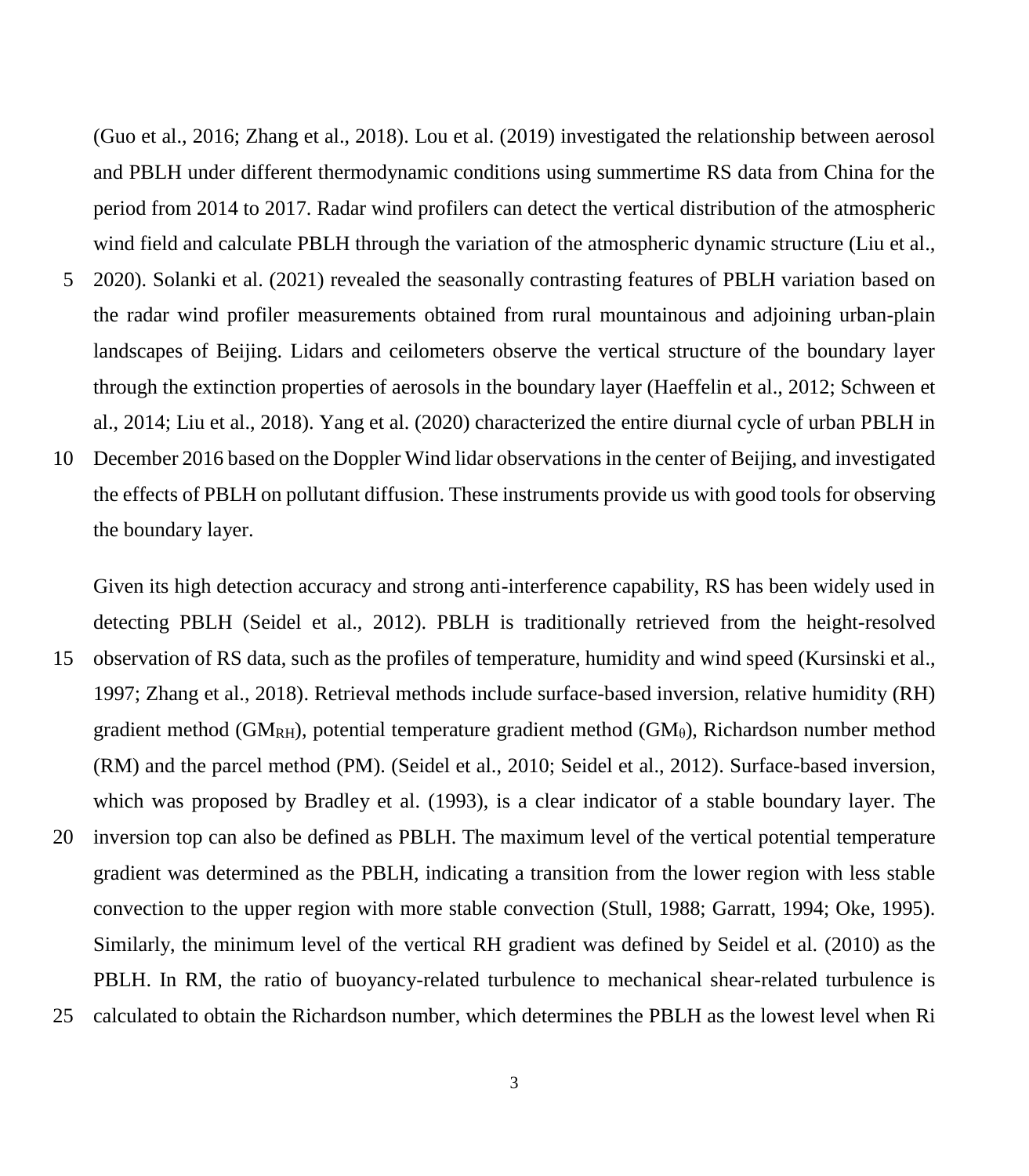crosses a critical value of 0.25 (Vogelezang and Holtslag, 1996). The basic idea of PM is to follow the dry adiabatic process, starting at the surface with the measured or expected temperature up to its intersection with the temperature profile from the most recent RS data. PM determines the PBLH as the equilibrium level of a hypothetical rising parcel of air (Holzworth, 1964). The aforementioned 5 algorithms enhance the understanding of PBLH inversion from RS data. However, no algorithm is suitable for all atmospheric conditions. In addition, with the application of artificial intelligence (AI) technology to the boundary layer research, RS data are required to provide reliable PBLH results as standard values (Rieutord et al., 2020). Therefore, evaluating the performance of various algorithms under different atmospheric conditions is important (Krishnamurthy et al., 2020).

10 In this study, the performance of four common RS algorithms is evaluated under different thermodynamic stability conditions based on RS data collected from January to December 2019. Moreover, the reasons for the differences amongst the algorithms under different atmospheric conditions are analysed. Lastly, the optimal processing (OP) flow for the RS data retrieval of PBLH is proposed. The remainder of this paper is organised as follows. Section 2 introduces RS data, the 15 classification technique used in PBLH definition and the retrieval methods. Section 3 objectively

introduces and discusses the results of the study. Finally, conclusions are drawn in Section 4.

### **2 Materials and data**

#### *2.1 RS observations*

An L-band RS is an active measuring instrument that can provide fine-resolution profiles of 20 temperature, humidity, wind speed and wind direction (Guo et al., 2009; Zhang et al., 2018). The Lband RS of the China Meteorological Administration is typically launched two times a day at 0000 and 1200 Coordinated Universal Time (UTC) (Guo et al., 2016). Additional RS is launched at 0600 UTC in some major sites to improve the prediction capability of high-impact weather in China (Zhang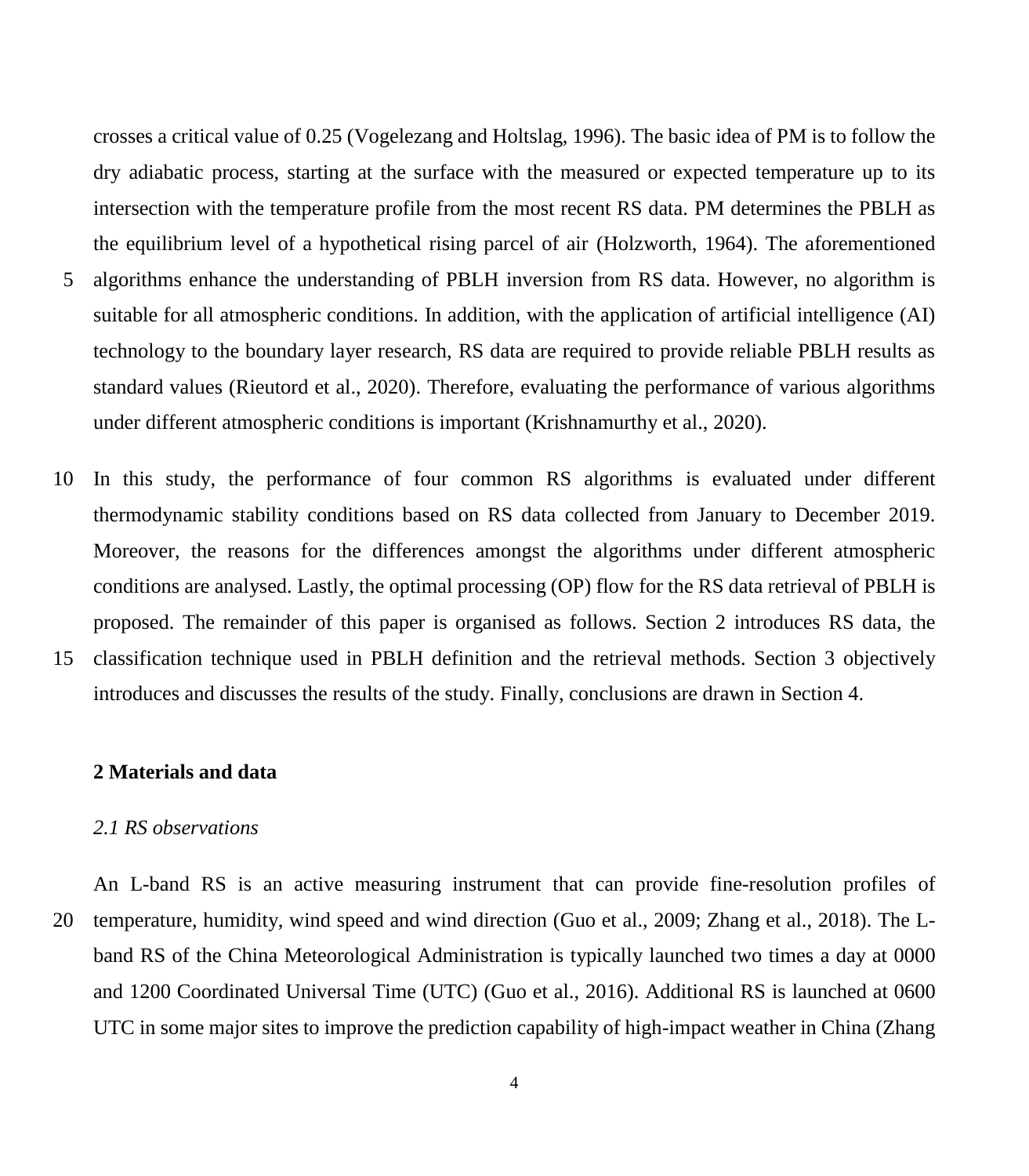et al., 2018). Here, nine sites equipped with RS and radar wind profilers are used, as shown in Fig. 1. The name, longitude and latitude, altitude and other information of each site are provided in Table 1. With the exception of the Urumqi site (51463), which has an altitude of approximately 0.9 km, most of the sites are located in low- and medium-level land. The RS data from the nine sites are obtained

5 from January to December 2019.

In addition, the PBLH estimates are sensitive to the vertical resolution of RS data (Seidel et al., 2010). Thus, considering whether to resample or not is necessary when processing RS data. Following the previous RS data processing in China (Liu and Liang, 2010; Zhang et al., 2018; Su et al., 2020), the original L-band RS data are resampled at an interval of 5 hPa from the second reading. Furthermore,

10 RS data with an adjacent height difference greater than 200 m than the original data are deleted to improve the accuracy of the analysis results. After data screening, the number of samples from each site is approximately 700, as shown in Fig. 1.

## *2.2 Classification of thermodynamic stability condition*

In accordance with the thermodynamic stability structure, PBL can be divided into three types: 15 convective boundary layer (CBL), neutral boundary layer (NBL) and stable boundary layer (SBL) (Liu and Liang, 2010; Zhang et al., 2018). CBL refers to atmosphere heated by the ground. Atmospheric turbulence is strong in CBL, and unstable stratification occurs. NBL refers to the neutral stratification of the entire atmosphere from bottom to top. Buoyancy in NBL exerts an extremely weak effect on turbulent motion, and it can be disregarded. SBL is formed via inversion stratification accompanied 20 by ground radiation cooling. It typically occurs at night, and it is also known as the nocturnal boundary

layer (Stull, 1988; Zhang et al., 2016; Zhang et al., 2020).

According to previous studies (Liu and Liang, 2010; Zhang et al., 2020), the PBL types are classified by calculating the potential temperature difference (PTD) between the fifth and second sample points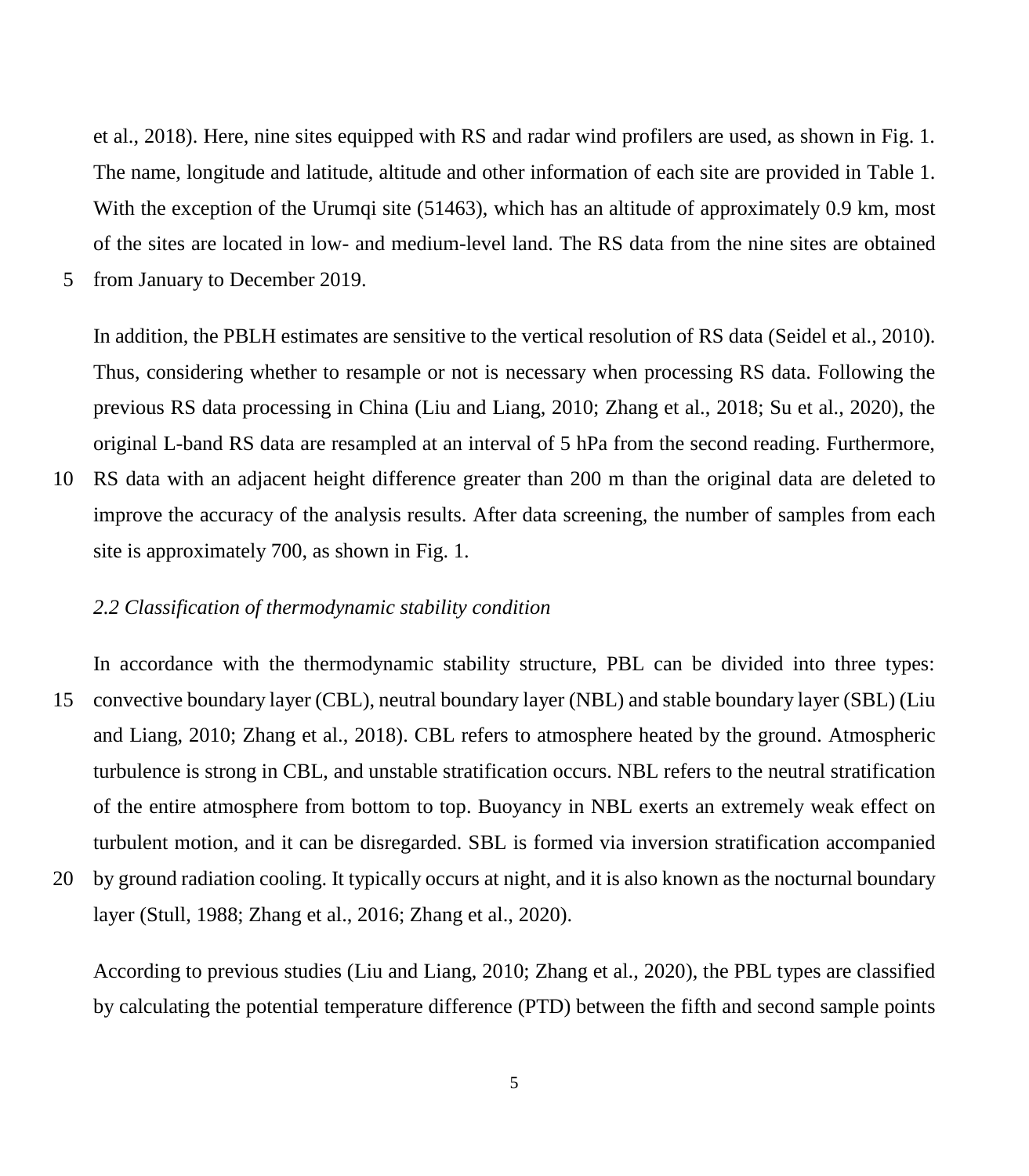from the surface. The threshold value of PTD is set as 0.1 K. Moreover, SBL has to be determined further by using the third and first sample points from the surface. In particular, if  $PTD_{5-2} > 0.1$  K and  $PTD_{3-1} > 0$  K, then PBL is identified as SBL; if PTD<sub>5−2</sub> < −0.1 K, then PBL is identified as CBL. Other cases can be regarded as NBL (Zhang et al., 2020). The classification results of the nine selected sites

5 are presented in Fig. 1. For all the sites, SBL is the dominant PBL type (i.e. more than 400 samples). This result is attributed to the fact that the detection time of RS in China is at night, which is conducive to the formation of SBL (Nieuwstadt, 1984; Poulos et al., 2002).

## *2.3 Methodology for estimating PBLH*

In this study, four common methods are used to retrieve PBLH from RS data:  $GM_{\theta}$ ,  $GM_{RH}$ , PM and 10 RM.

The gradient method is to find the local gradient change of the profiles to retrieve the PBLH. GM $_{\theta}$  is similar to  $GM_{RH}$ . They analyse the vertical gradient profile of potential temperature (θ) and RH, find the minimum local peak value that exceeds the threshold value. Then, they determine the height corresponding to the minimum local peak value as PBLH (Seidel et al., 2010; Stull, 1988; Garratt, 15 1994; Oke, 1995). The threshold values of the  $GM_{\theta}$  and  $GM_{RH}$  are set as 0.003 K/m and 0/m, respectively.

In PM, the PBLH is defined as the height from the adiabatic rising air mass to neutral buoyancy under the CBL and NBL classification conditions (Stull, 1988). In accordance with Liu and Liang (2010), PBLH is more difficult to retrieve under SBL than under CBL and NBL conditions. Moreover, SBL

20 turbulence can be generated using two major mechanisms: buoyancy forcing and shear driving. If buoyancy forcing-derived and wind shear-derived PBLH are simultaneously generated, then minimum height is estimated as PBLH for SBL.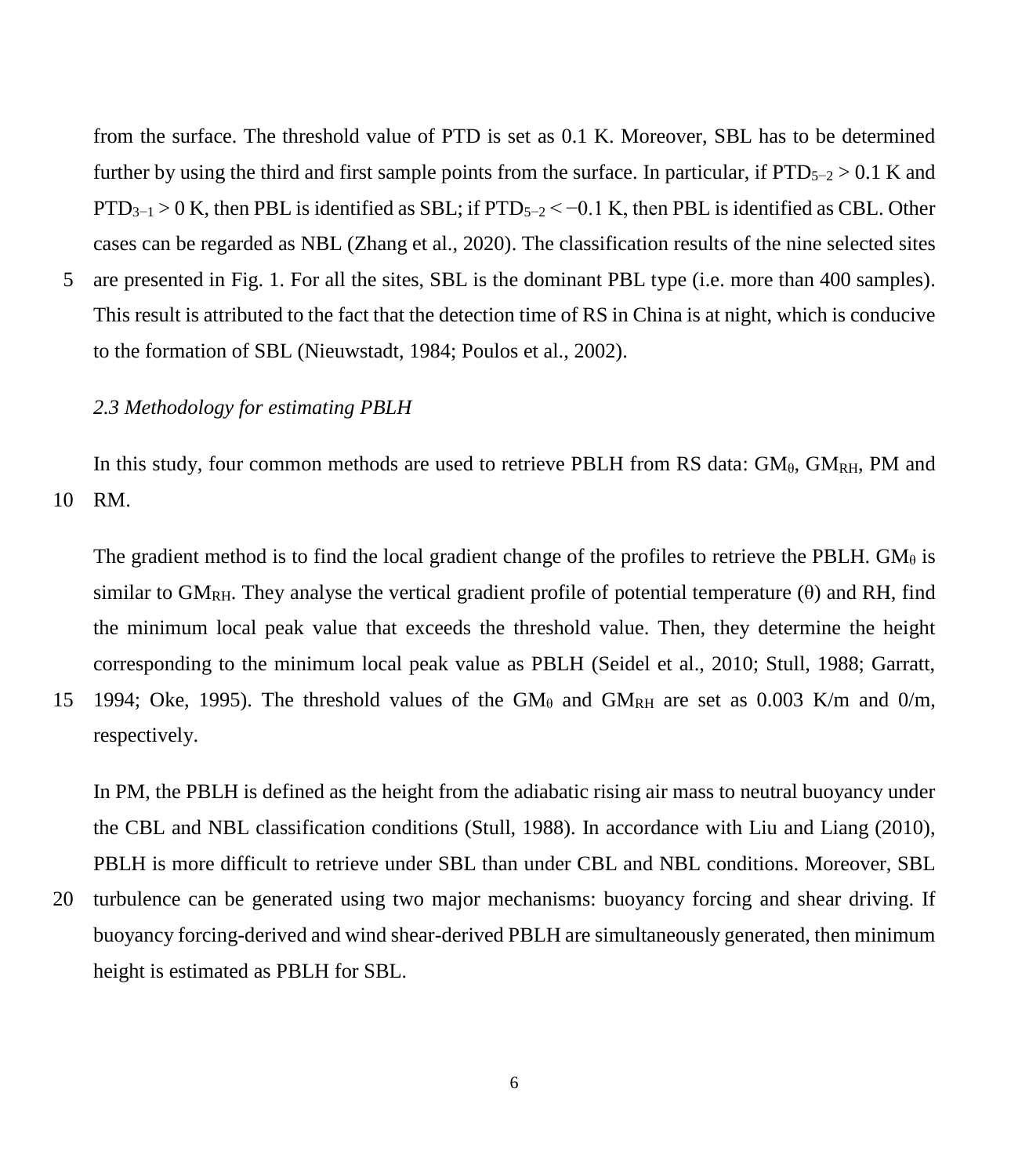RM has been proven to be a reliable method for calculating PBLH (Seidel et al., 2012; Vogelezang and Holtslag, 1996). On the basis of previous studies (Guo et al., 2016), the corresponding height where the Richardson number ( $\dot{r}$ <sub>l</sub>) exceeds the critical value of 0.25 is estimated as PBLH in this study.

For all the inversion methods, PBLH results are limited within 0.15–3 km to avoid the influences of 5 surface noise and high clouds. In addition, a surface-based temperature inversion layer (TIL) is a clear indicator of SBL, wherein retrieval height can define PBLH (Bradley et al., 1993; stull, 1989). Seibert et al. (2000) indicated that the temperature inversion structure differs from the boundary layer structure assumed by the four methods. Therefore, if TIL is found in a sounding, then the four methods are not evaluated.

### 10 **3 Results and discussion**

The frequency of different PBL types is investigated in this section. Moreover, PBLH results obtained using different methods are compared with one another. Then, the reasons for the differences amongst the algorithms under different atmospheric conditions are analysed. Lastly, an OP flow for the RS data retrieval of PBLH is proposed.

## 15 *3.1 Frequency of different PBL types*

The frequency of different PBL types at the nine selected sites is calculated in accordance with the vertical distribution of potential temperature, as illustrated in Fig. 2. Notably, TIL actually belongs to SBL (Seibert et al., 2000). The four methods are not evaluated when TIL is present; thus, the frequency of TIL is also calculated. For the nine selected sites, TIL and SBL account for more than 60%, and

20 even 90% in Jinan (54727) and Changsha (57687). This result indicates that the atmosphere is in a stable state in most RS observations. From the perspective of observation time, SBL and TIL dominate at 0000 and 1200 UTC, whilst CBL is dominant at 0600 UTC. This finding is attributed to the influence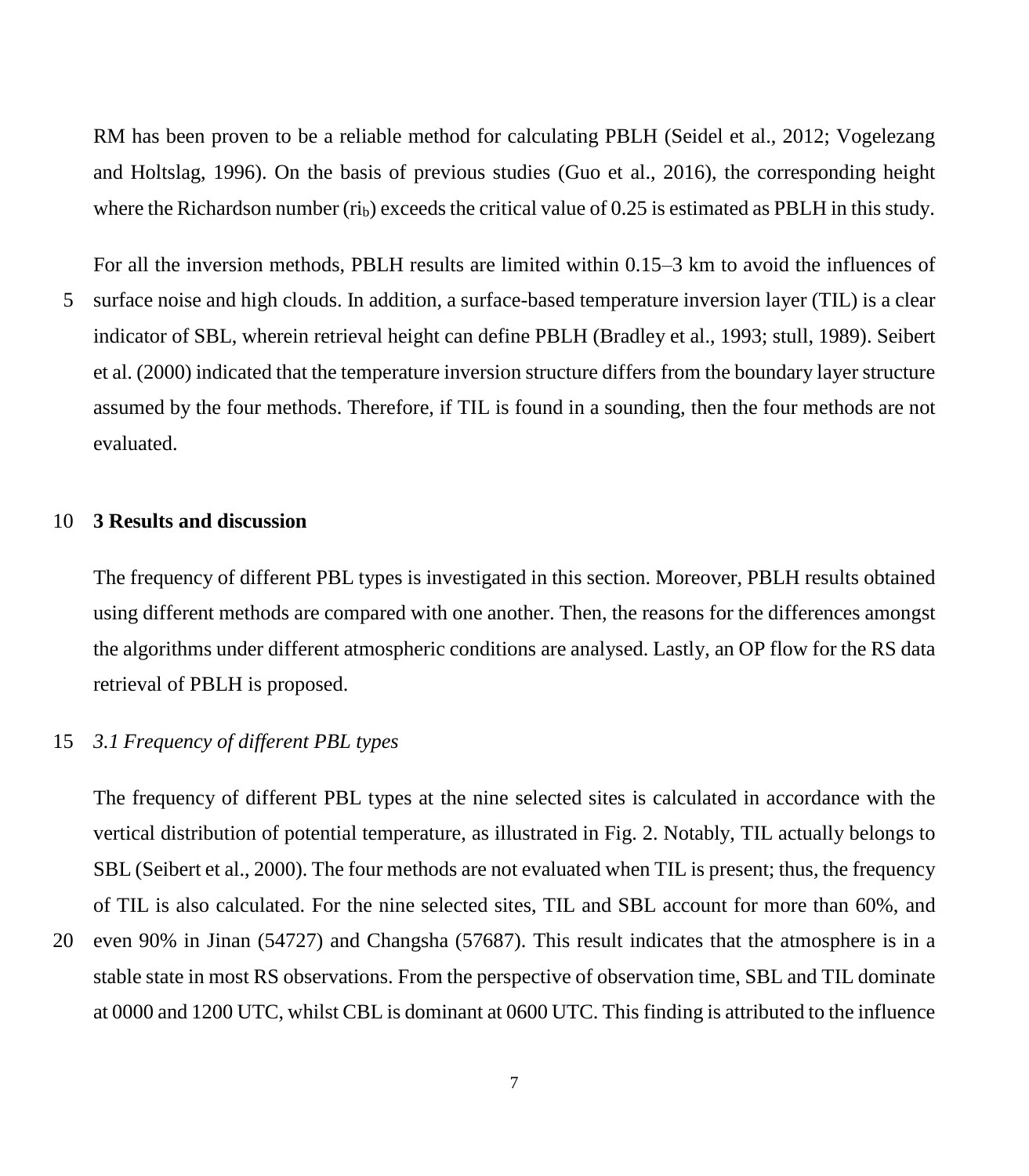of sunlight. The high surface heat flux during the day is conducive to the formation of CBL, whilst the low heat flux at night is conducive to the formation of SBL (Nieuwstadt, 1984; Stull, 1988; Poulos et al., 2002). Moreover, SBL and NBL can form under certain meteorological conditions during the day and even occur in the afternoon (Medeiros et al., 2005). Overall, the proportions of CBL, NBL and 5 SBL are similar across these stations, except in Urumqi (51463) and Sansha (59981). In the Urumqi (51463) site, CBL can account for 20%, even in the absence of daytime (0600 UTC) detection data. CBL is mostly concentrated at 1200 UTC. This result is attributed to the geographical location of Urumqi, where sunset occurs after 1200 UTC during spring and summer (Guo et al., 2019). In the Sansha (59981) site, which is set up on an island, NBL at 1200 UTC can account for 20%, and TIL is

10 less than 5%. This finding indicates that the boundary layer structure is mostly affected by sea breeze.

### *3.2 Intercomparison of PBLH results*

Fig. 3 shows the quartile of PBLH and the average PBLH of the four methods in three time intervals each day under the four categories. The sample numbers of CBL, NBL and SBL is 374, 918 and 3340, respectively. PBLH exhibits evident diurnal variation, particularly in the All classification (Fig. 3a). 15 PBLH at noon (0600 UTC) is significantly higher than those at other times (the median is approximately 1 km), whilst PBLH results in the morning (0000 UTC) and evening (1200 UTC) are significantly lower than that at noon. This finding is attributed to the strong solar radiation at noon, causing the boundary layer to develop fully at daytime, whilst weak solar radiation leads to maintaining PBLH at a low level; the average height is approximately 0.5 km (Zhang et al., 2016). This finding is 20 similar to that of Guo et al. (2016), who indicated that PBLH is typically less than 1 km at daytime and less than 0.5 km at night. The comparison of the PBLH results obtained using different methods indicates that the mean PBLH retrieved via RM is typically higher than those retrieved using the other methods under All and SBL classifications, and the mean PBLH retrieved using  $GM_{\theta}$  and  $GM_{RH}$  is

relatively low. The mean PBLH retrieved using RM is the highest at 0000 and 0600 UTC under CBL 25 and NBL classifications. Moreover, the mean PBLH retrieved using PM is the lowest under All and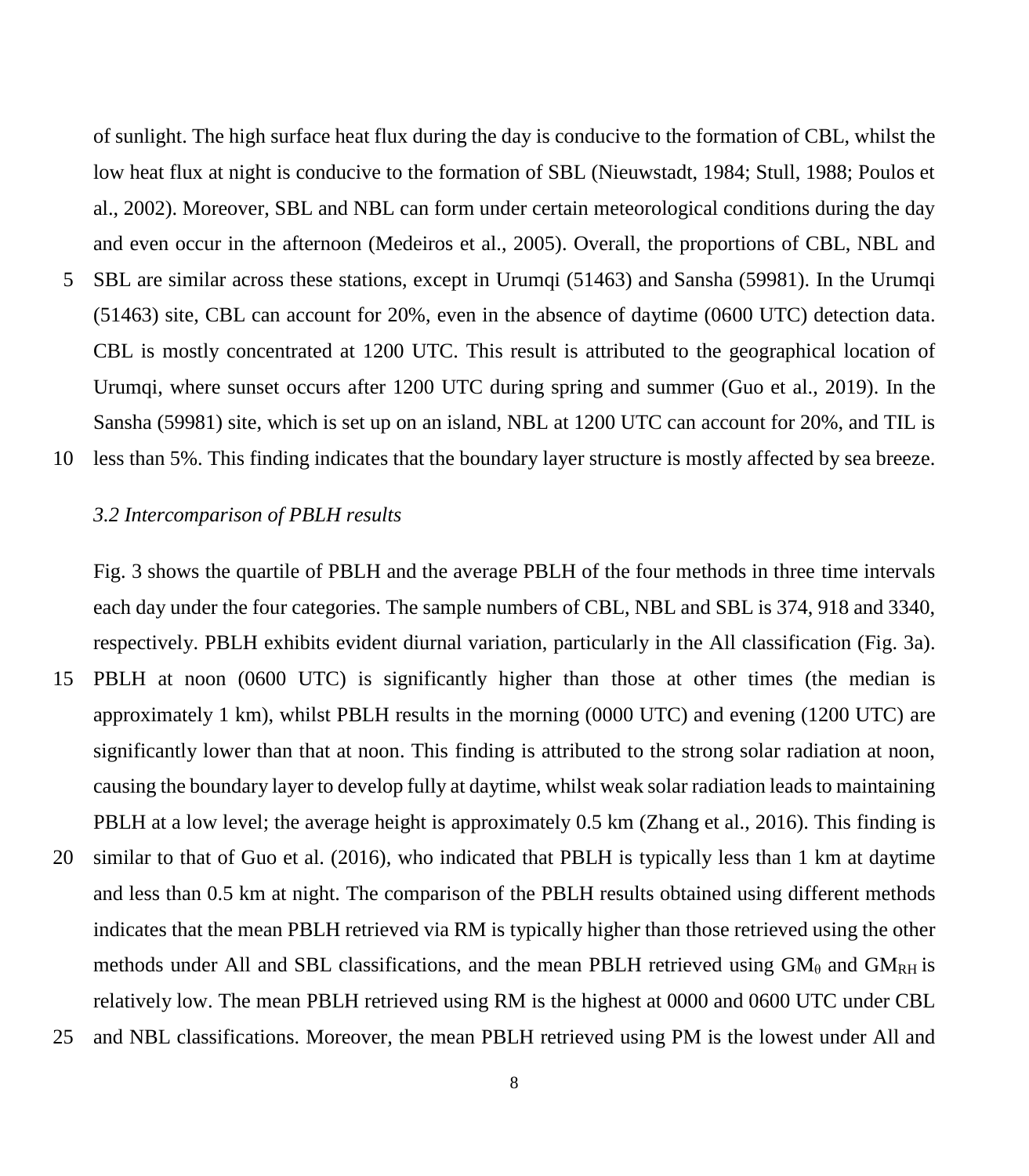SBL classifications and the highest under CBL and NBL classifications. Similarly, PM mixing heights are lower than those of the other methods (Seidel et al., 2010).

#### *3.3 Uncertainty analysis*

Fig. 4 presents two case studies of PBLH determination using the four different methods under CBL 5 classification. The first case is at the Beijing (54511) station at 0000 UTC on 10 June 2019 (Figs. 4a– 4c). The PBLH results of  $GM_\theta$  and  $GM_{RH}$  are the same (0.26 km) and similar to those of PM and RM (0.29 km). From the wind speed and temperature profiles (Fig. 4c), evident low-level jets and uplifted inversion layers are observed. The second case is at the Urumqi (51463) station at 1200 UTC on 05 August 2019 (Figs. 4d–4f). PBLH retrieved using  $GM_\theta$  and PM is approximately 2.1 km, which differs 10 from that retrieved using  $GM<sub>RH</sub>$  and RM (approximately 1 km). In the wind speed profile, wind shear appears at the height of the two PBLH results. Fig. 5 illustrates the case studies of PBLH determination under NBL classification at the Qingdao (54857) station at 0000 UTC on 10 June 2019 (Figs. 5a–5c) and at the Beijing (54511) station at 0000 UTC on 15 March 2019 (Figs. 5d–5f). The PBLH results determined using the four methods in the first case are consistent (i.e. approximately 0.25 km), whilst 15 the PBLH results determined using the four methods in the second case are significantly different. PBLH retrieved using  $GM_\theta$  and PM is approximately 1.45 km, whilst the results of  $GM_{RH}$  and RM are approximately 0.3 km. Similar to the CBL cases, evident uplifted inversion layers are observed in the first case (Fig. 5c). In the second case, the existence of a low-level jet at the height of the two PBLH results is reported. Lastly, the case studies under SBL classification are presented in Fig. 6. The first

20 case is at the Urumqi (51463) station at 0000 UTC on 23 February 2019. The second case is at the Beijing (54511) station at 0000 UTC on 10 November 2019. Similar to the previous cases, evident uplifted inversion layers are noted when PBLH is retrieved using the four methods. These results indicate that the reliability of PBLH results retrieved from RS data is affected by the structure of the boundary layer.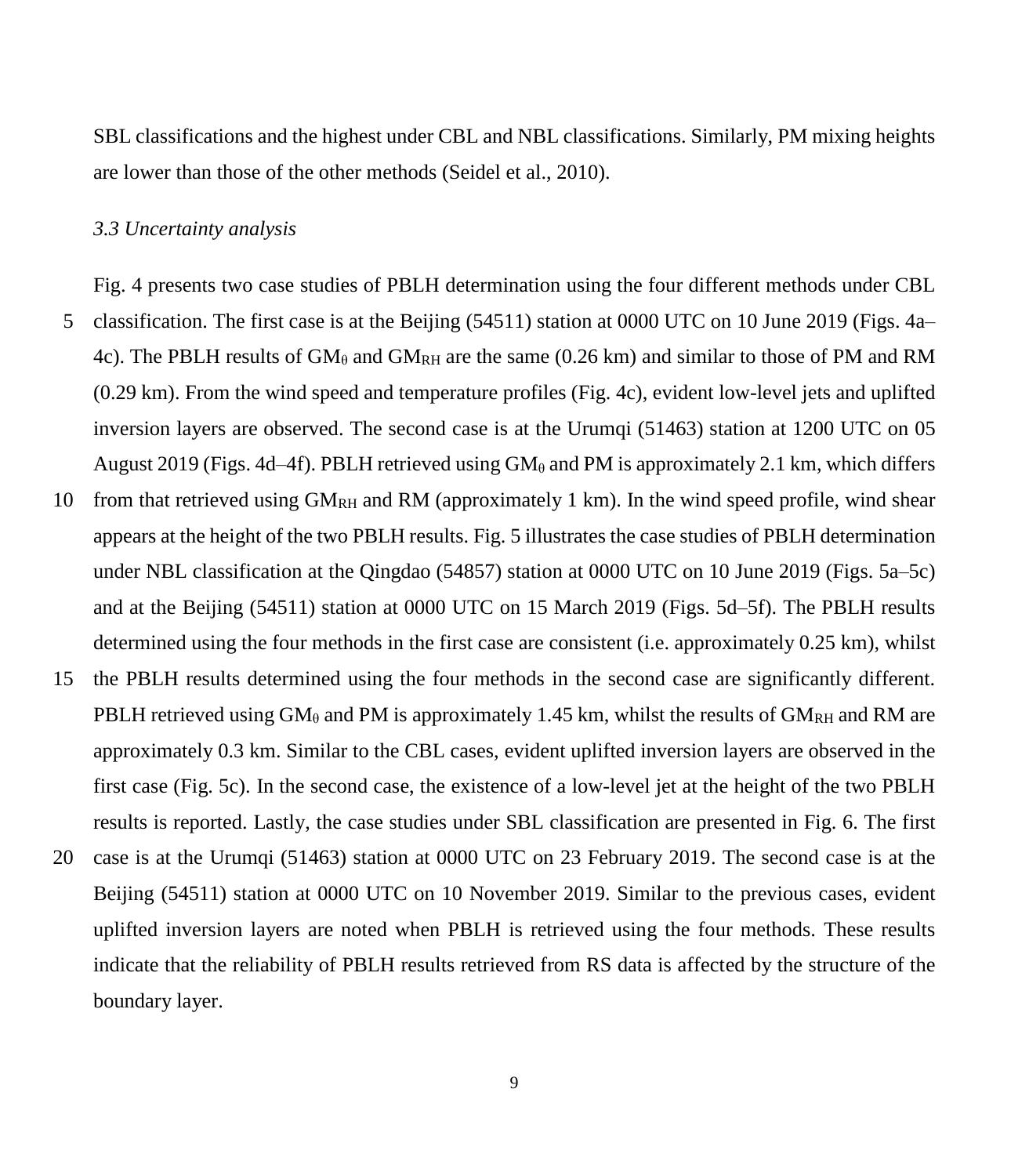To investigate the effect of the boundary layer structure, we define consistency to evaluate PBLH results obtained using different methods. For each sample, if the heights determined by more than three methods are similar (i.e. the height difference is less than 0.3 km), then the PBLH results obtained using these methods are determined to be consistent. Otherwise, the PBLH results are determined to 5 be inconsistent. In addition, if the PBLH result is unavailable, then it is defined as an invalid value (nan). In this manner, we generate statistics on the consistency of all the algorithms under all the classification conditions. The statistical results are provided in Table 2. Under CBL condition,  $GM_{\theta}$ achieves the highest consistency, accounting for 83.96%, whereas GMRH presents the lowest consistency, accounting for 74.06%. The consistency of the two other methods is approximately 80%. 10 For NBL classification,  $GM_\theta$  also exhibits the highest consistency, accounting for 91.72%, whereas RM demonstrates the lowest consistency, accounting for 69.50%. Under SBL condition, the consistency of  $GM_{\theta}$ ,  $GM_{RH}$ , PM and RM is 58.35%, 57.87%, 49.34% and 28.47%, respectively. Moreover, the PBLH results retrieved using different methods are also evaluated under TIL condition. In this classification, the temperature inversion height is regarded as the standard value and compared 15 with the results retrieved using the four methods. The retrieval results of  $GM<sub>RH</sub>$  and  $GM<sub>\theta</sub>$  exhibit the highest consistency (above 90%). These results indicate that the consistency of PBLH retrieved using  $GM_{\theta}$  and  $GM_{RH}$  is higher than those retrieved using other methods. These findings are consistent with those of Seidel et al. (2010). Simultaneously, under NBL and SBL classifications, the proportion of effective PBLH results for  $GM_{\theta}$ ,  $GM_{RH}$  and PM is extremely high, and the proportion of invalid values 20 (nan) is less than 1%. By contrast, the proportion of invalid values for RM is 18.30% and 63.47% under NBL and SBL classifications, respectively. This finding indicates that  $GM_{\theta}$ ,  $GM_{RH}$  and PM are more effective than RM under NBL and SBL conditions. Under TIL conditions, 95.95% of the PBLH results from RM are defined as nan. This finding may be attributed to the formation of TIL being frequently related to the radiative cooling of the surface. When TIL occurs, turbulence is weak, and

25 thus, the probability of using RM to retrieve PBLH is small (Seidel et al., 2012).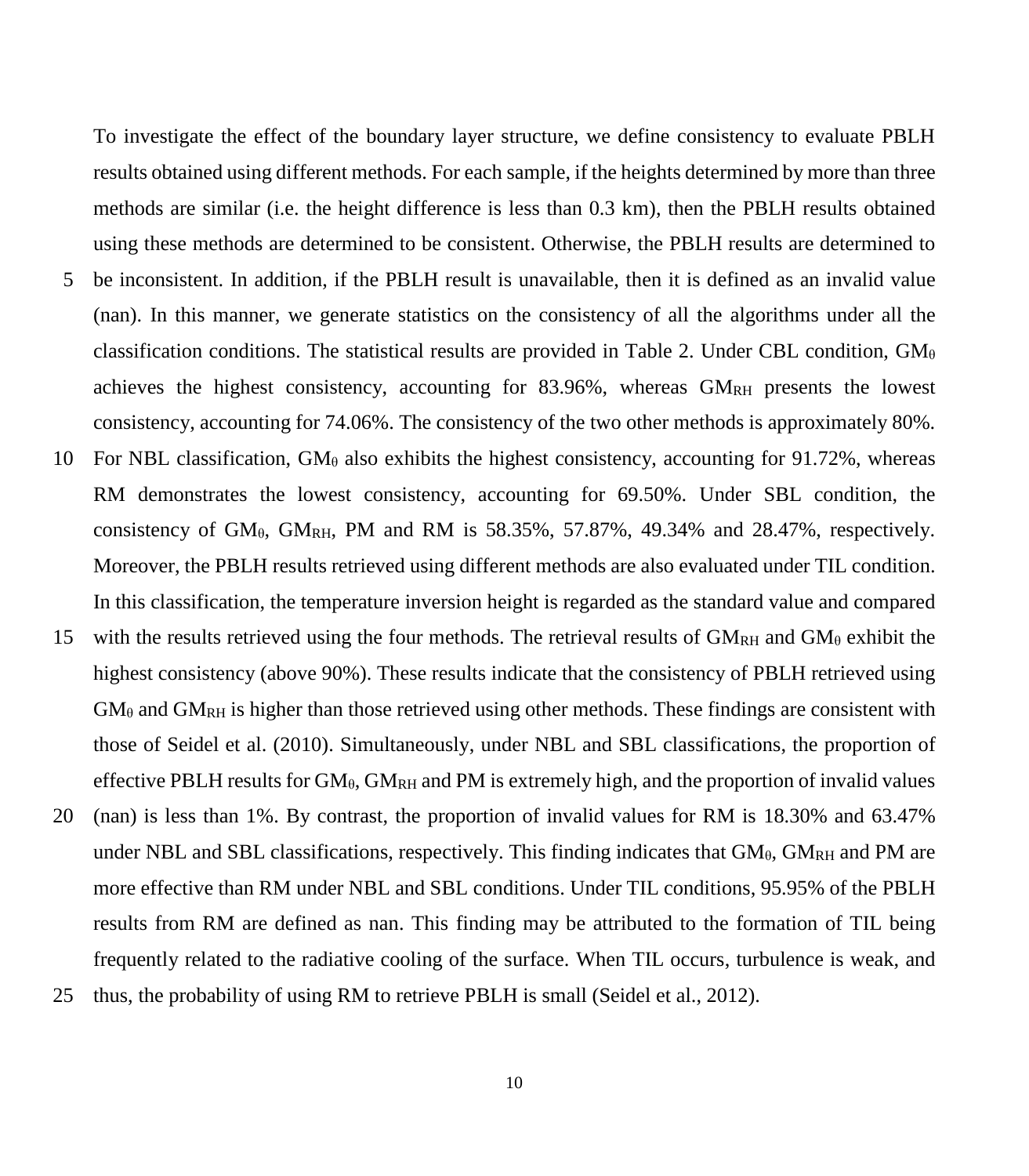In accordance with the aforementioned consistency, the average profiles and standard deviations of the wind speed and potential temperature of consistent and inconsistent cases under CBL, NBL and SBL classifications are presented in Fig. 7. Under CBL classification, the mean wind speed profile of consistent cases is similar to that of inconsistent cases (Fig. 7a), whilst the mean potential temperature 5 profile of consistent cases has a larger gradient than that of inconsistent cases (Fig. 7d). This phenomenon also occurs in NBL classification (Figs. 7b and 7e). By contrast, the mean wind speed profile of consistent cases differs from that of inconsistent cases under SBL classification (Fig. 7c), and an evident low-level jet (0.3–0.4 km) is observed in the mean wind speed profile of consistent cases. The mean potential temperature profile of consistent cases is in accord with that of inconsistent 10 cases (Fig. 7d). The mean potential temperature profile of consistent cases exhibits an evident gradient under CBL and NBL classifications, and the mean wind speed profile of consistent cases has an obvious low-level jet under SBL classification. Combined with the results in Table 2, the consistency of the different methods under the SBL classification is relatively low compared to the other classification conditions. This may be due to that there is no obvious gradient in the potential 15 temperature profile under SBL condition (Fig. 7f), which lead to a large uncertainty in the inversion of the PBLH from the  $GM_{\theta}$  and  $GM_{RH}$ . These results indicate that consistent cases are typically accompanied by noticeable atmosphere stratification, such as a large gradient in the potential temperature profile or a low-level jet in the wind speed profile. Liu et al. (2020) compared PBLH from RS and a radar wind profiler. They pointed out that the height difference between PBLH from RS and 20 from the radar wind profiler is evident when the vertical structure of the atmosphere presents no evident stratification.

#### *3.4 Optimisation process*

In accordance with the preceding uncertainty analysis, we can propose the OP flow for PBLH inversion from RS data. For RS data, the first step is to confirm the structure type of the boundary layer on the 25 basis of the potential temperature and temperature profile. The appropriate method is then selected for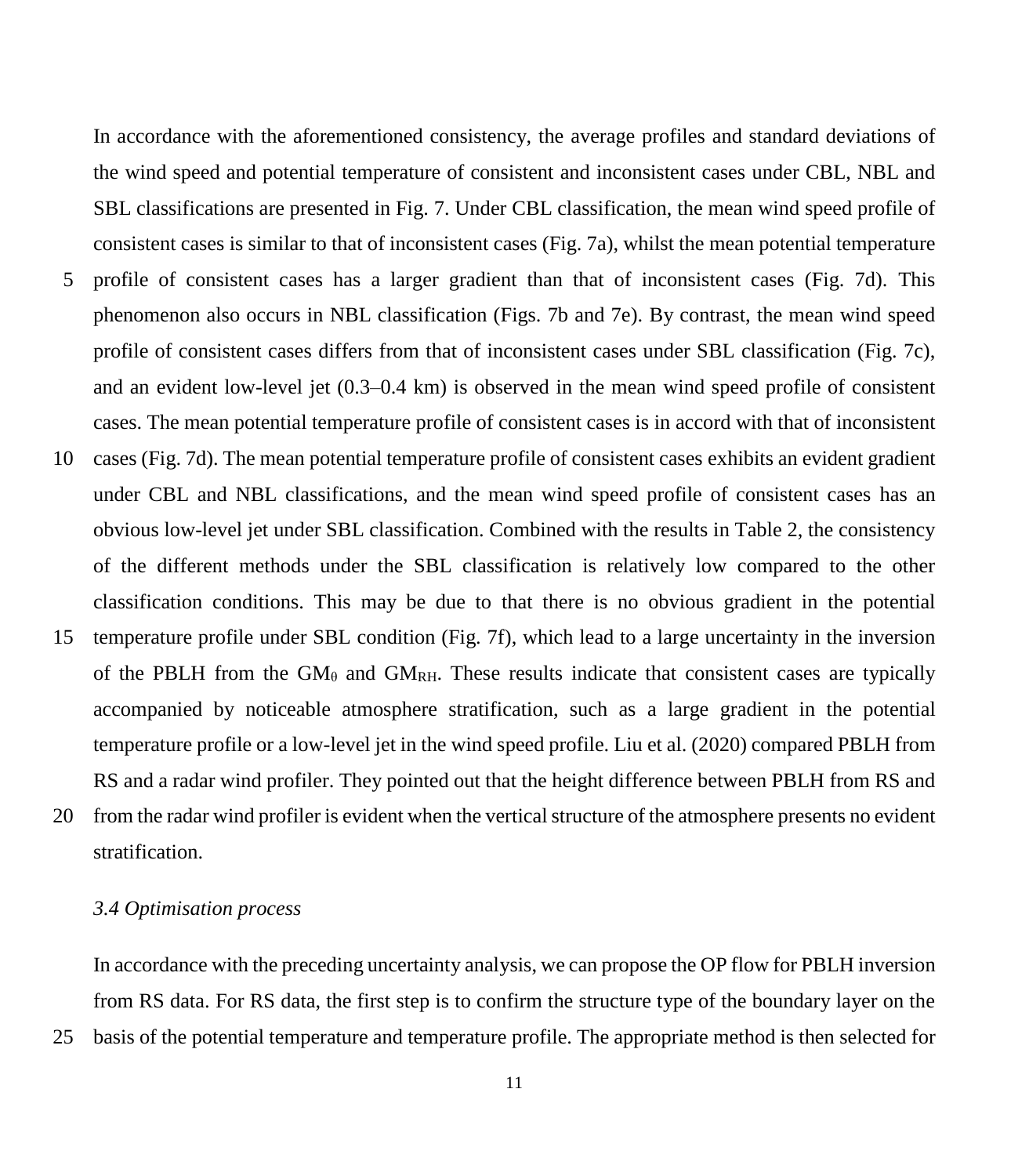different types of boundary layer. Considering the effective inversion number and consistency in Table 2,  $GM_\theta$  and RM are recommended for use under CBL condition. Under NBL condition,  $GM_\theta$  and PM exhibit the highest consistency, and thus, are recommended for use. Under SBL condition,  $GM_\theta$  and GMRH exhibit similar performance and are recommended for use. When TIL is present, the height of

5 the temperature inversion top is defined as PBLH.

Fig. 8 shows the quartiles and average values of PBLH for each method and OP at the nine selected sites. Here, the OP of RS data is the use of  $GM_\theta$  under CBL, NBL and SBL classification conditions, and the temperature inversion height is regarded as PBLH under TIL condition. With the exception of the Sansha (59981) site, PM and RM overestimate PBLH in each site relative to OP, whilst  $GM_{\theta}$ ,

- 10 GMRH and OP have similar PBLH. PBLH determined using OP is in the average level of the four other methods and relatively stable. This finding is consistent with that of Aryee et al. (2020), who indicated that the gradient method is superior to RM and other methods and can produce extremely low deviations and high statistical correlation coefficients. Fig. 8 shows evident regional differences in PBLH. The PBLH results of the Urumqi site (51463) in Northwest China and the Beijing site (54511)
- 15 in North China are significantly higher than 0.5 km. In particular, the average PBLH of the Urumqi (51463) and Beijing (54511) sites is higher than those of other sites when RM is used, and the number of average PBLH results is 0.98 km and 0.82 km, respectively. In the inland and coastal areas of southeast China, the average PBLH is generally lower than 0.5 km, even in Sanya (59948), where the average PBLH is approximately 0.3–0.4 km. Such regional differences are due to various reasons, and
- 20 certain differences exist in the dominant mechanisms of PBL development in various regions. For example, in the Urumqi site (51463) in Northwest China, net radiation is significantly lower than that in the south. This phenomenon is due to the dry climate, which makes the surface latent heat flux caused by evapotranspiration small. Most of the heat is transported to the atmosphere through sensible heat, which is conducive to the development of PBL (Wang and Wang, 2014; Guo et al., 2019). By
- 25 contrast, high soil moisture can cause a relatively shallower diurnal PBL over the southeast coast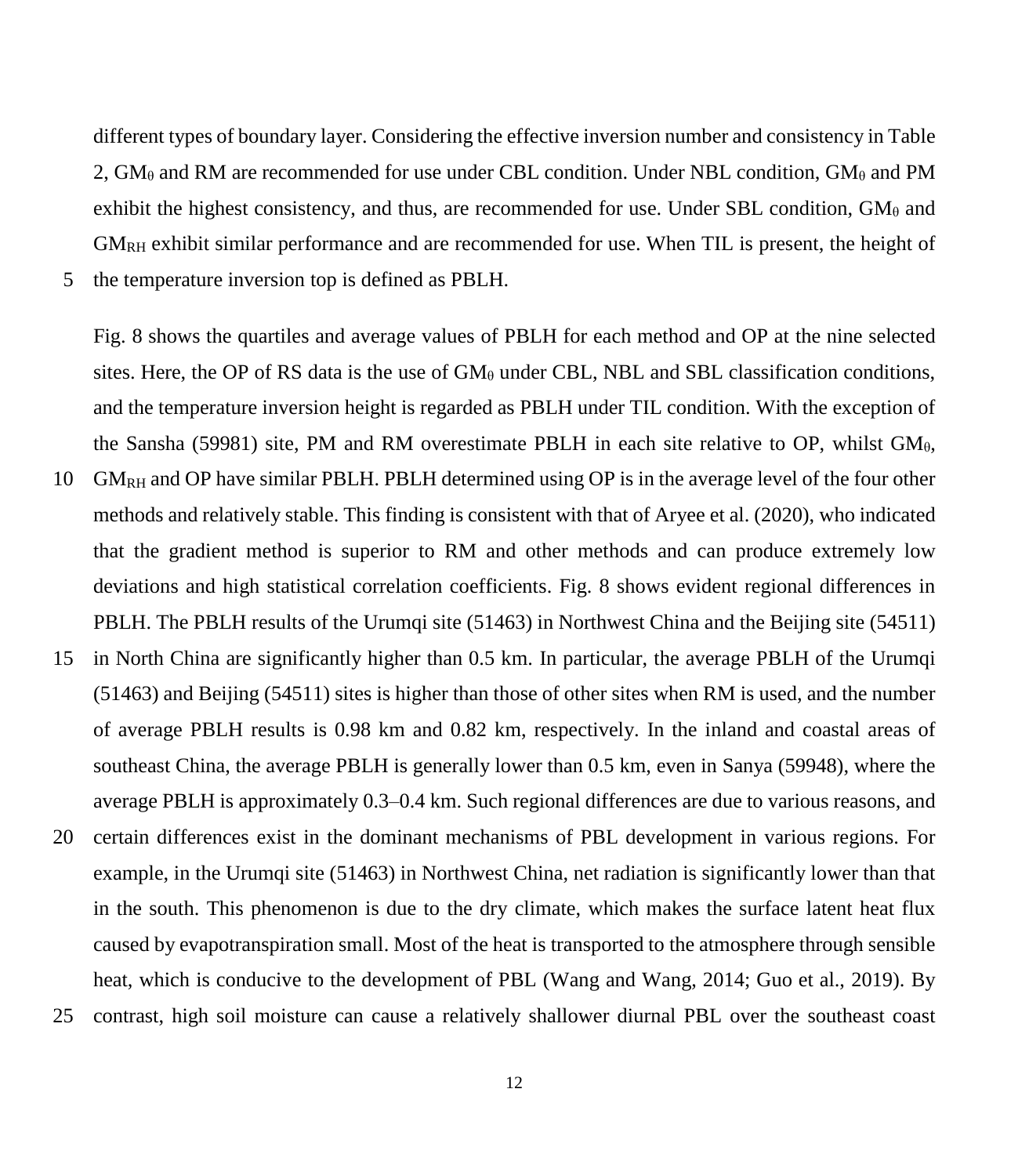(Mcgrath-Spangler and Denning, 2012). This result is consistent with the analysis based on RS data and the reanalysis data from January 2011 to July 2015 of Guo et al. (2016).

#### **5 Summary and conclusions**

The performance of four common PBLH retrieval algorithms is evaluated under different 5 thermodynamic stability conditions on the basis of the RS data of nine sites in China from January to December 2019. The reasons for the differences amongst the algorithms under varying atmospheric conditions are analysed. Finally, the OP flow of PBLH retrieval based on RS data is proposed.

In accordance with the vertical distribution of the potential temperature profile, the frequency of different PBL types in the nine selected sites are calculated. The results show that SBL and TIL are

- 10 dominant, particularly at 0000 and 1200 UTC, whilst CBL is dominant at 0600 UTC. Moreover, by comparing PBLH retrieved using different methods under varying conditions, the mean PBLH retrieved using RM is typically higher than those retrieved using the other methods under All and SBL conditions, and the mean PBLH retrieved using PM is the lowest. By contrast, the mean PBLH retrieved using PM is the highest under CBL and NBL classifications. The mean PBLH retrieved using
- 15  $GM_\theta$  and  $GM_{RH}$  is relatively low. Then, an uncertainty analysis is conducted for the consistent and inconsistent special cases of the four methods under different classification conditions. The results show that under CBL and NBL conditions, PBLH retrieved using different methods is consistent in most cases (more than 80%). By contrast, the consistency of PBLH is less than 60% under SBL condition. GM $_{\theta}$  exhibits the highest consistency under all conditions, and GM<sub>RH</sub> and PM are more 20 effective than RM under NBL and SBL conditions. Meanwhile, the average profiles and standard deviations of the wind speed and potential temperature of consistent and inconsistent cases under CBL, NBL and SBL classifications are analysed. The results indicate that consistent cases are typically

accompanied by evident atmosphere stratification, such as a large gradient in the potential temperature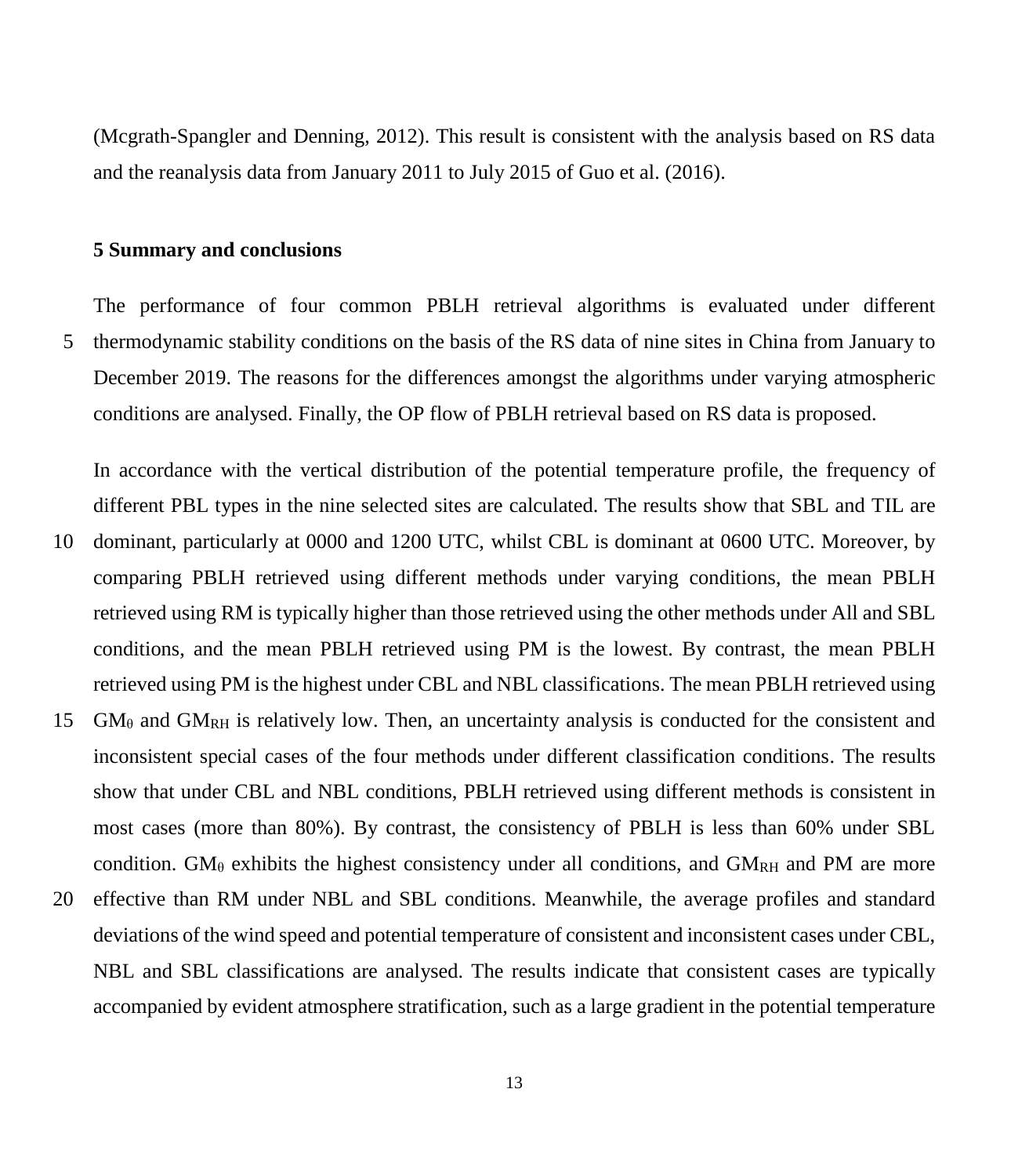profile or a low-level jet in the wind speed profile. Finally, the OP flow for the RS data retrieval of PBLH is proposed. GM<sub>θ</sub> and RM are recommended for use under CBL condition. GM<sub>θ</sub> and PM exhibit the highest consistency and are appropriate for NBL condition.  $GM_\theta$  and  $GM_{RH}$  are robust for SBL condition. When TIL is present, the height of the temperature inversion top is defined as PBLH.

5 The results of this study help in understanding the performance of PBLH retrieval methods and the characteristics of PBL in China. It provides a reliable process for inverting PBLH results from RS data. Future work will explore the application of AI algorithms to boundary layer inversion.

#### **Data availability**

The L-band radiosonde data used in this paper can be provided for non-commercial research purposes 10 upon request (Dr. Boming Liu: liuboming@whu.edu.cn).

#### **Author contributions**

The study was completed with close cooperation between all authors. H. Li and B. Liu conceived the idea of this manuscript; H. Li, X. Ma and B. Liu conducted the data analyses and co-wrote the manuscript; X. Ma, S. Jin, Y. Ma, Y. Zhao and W. Gong discussed the experimental results, and all 15 coauthors helped reviewing the manuscript.

#### **Competing interests.**

The authors declare that they have no conflict of interest.

#### **Acknowledgements.**

This work was financially supported by the National Natural Science Foundation of China under grant 20 42001291, 41801261, 41827801 and Project funded by the China Postdoctoral Science Foundation 2020M682485.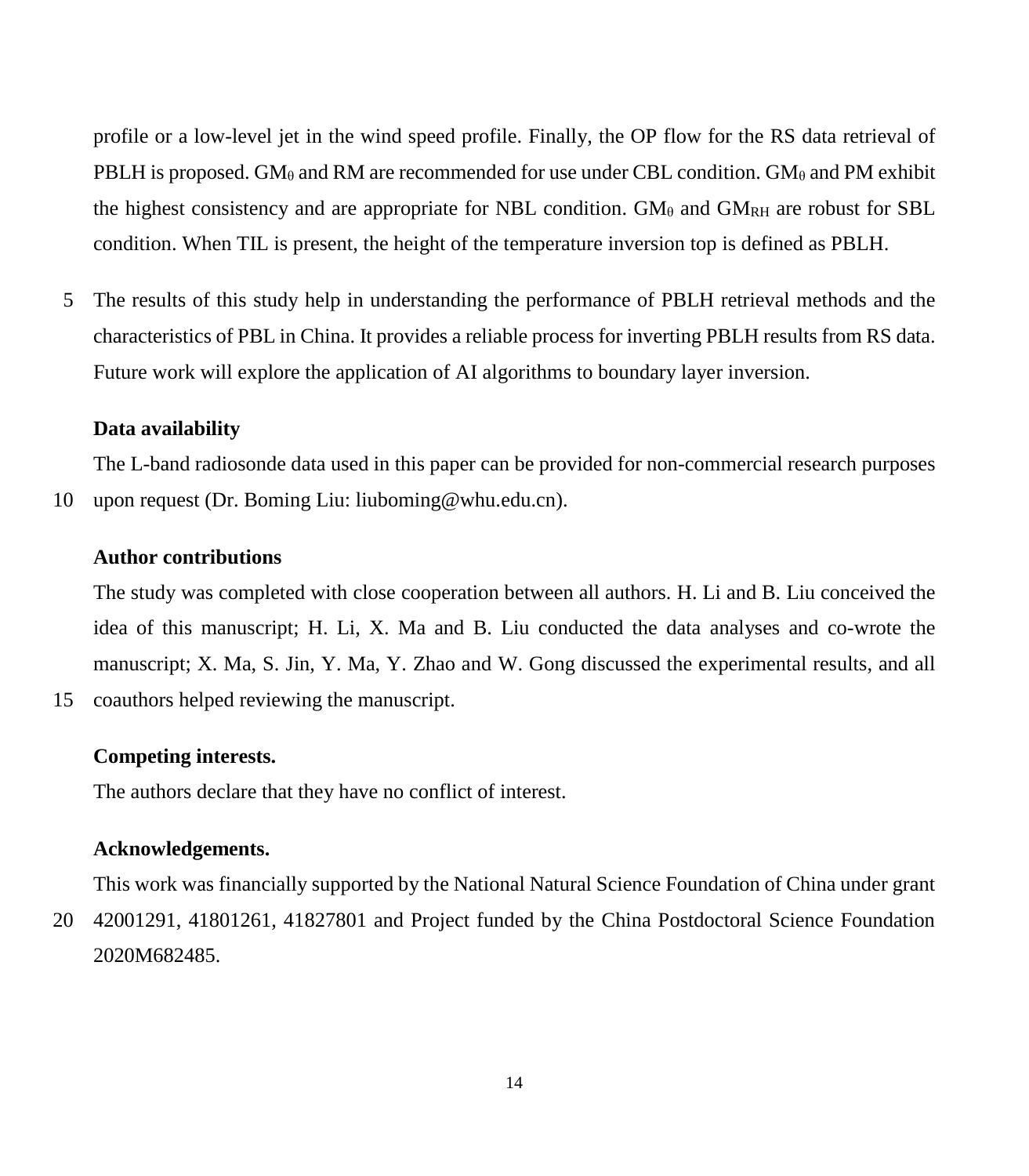### **References**

- Ao, C., Chan, T., Iijima, B., Li, J., Mannucci, A., Teixeira, J., Tian, B., and Waliser, D.: Planetary boundary layer information from GPS radio occultation measurements, GRAS SAF Workshop on Applications of GPSRO Measurements, 123-131, [https://www.ecmwf.int/node/15416,](https://www.ecmwf.int/node/15416) 2008.
- 5 Aryee, J., Amekudzi, L., Preko, K., Atiah, W., and Danuor, S.: Estimation of planetary boundary laye r height from radiosonde profiles over West Africa during the AMMA field campaign: Intercom parison of different methods, Scientific African, 7: 00228, https://doi.org/10.1016/j.sciaf.2019.e 00228, 2020.

Bonner, W. D.: Climatology of the low level jet, Monthly Weather Review, 96, 833-850, https://doi.o

- 10 rg/10.1175/1520-0493(1968)096<0833:cotllj>2.0.co;2, 1968.
	- Bradley, R. S., Keimig, F. T., and Diaz, H. F.: Recent changes in the North American Arctic boundar y layer in winter, Journal of Geophysical Research: Atmospheres, 98, 8851-8858, https://doi.org /10.1029/93jd00311, 1993.
	- Emeis, S., Münkel, C., Vogt, S., Müller, W. J., and Schäfer, K.: Atmospheric boundary-layer structur
- 15 e from simultaneous sodar, rass, and ceilometer measurements, Atmospheric Environment, 38 (2), 273-286, https://doi.org/10.1016/j.atmosenv.2003.09.054, 2004.
	- Eresmaa, N., Karppinen, A., Joffre, S.M., Rasanen, J., and Talvitie, H.: Mixing height determination by ceilometer, Atmospheric Chemistry and Physics, 6, 1485-1493, https://doi.org/10.5194/acp-6 -1485-2006, 2006.
- 20 Garratt, J.R., Wyngaard, J.C., and Francey, R.J.: Winds in the atmospheric boundary layer-prediction and observation, Journal of Atmospheric Sciences, 39, 1307-1316, https://doi.org/10.1175/1520 -0469(1982)039<1307:WITABL>2.0.CO;2, 1982;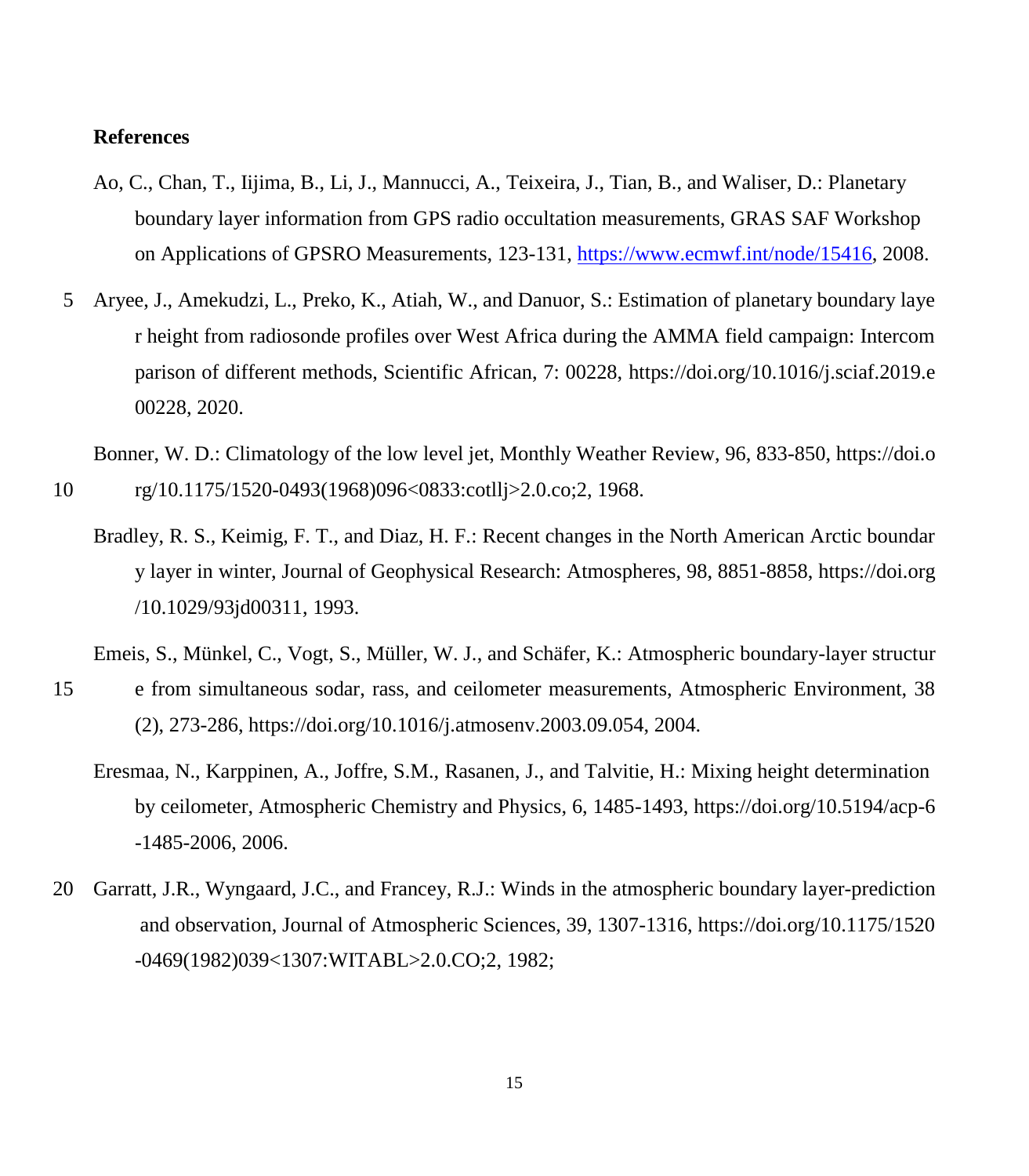- Garratt, J.R.: Review: the atmospheric boundary layer, Earth-Science Reviews, 37, 89-134, https://do i.org/10.1016/0012-8252(94)90026-4, 1994.
- Guo, J., Miao, Y., Zhang, Y., Liu, H., Li, Z., Zhang, W., He, J., Lou, M., Yan, Y., and Bian, L.: The climatology of planetary boundary layer height in China derived from radiosonde and reanalysis
- 5 data, Atmospheric Chemistry and Physics, 16, 13309-13319, https://doi.org/10.5194/acp-16-13 309-2016, 2016.
	- Guo, J., Zhang, X., Che, H., Gong, S., An, X., Cao, C., Guang, J., Zhang, H., Wang, Y., and Zhang, X.: Correlation between PM concentrations and aerosol optical depth in eastern China, Atmosph eric Environment, 43, 5876-5886, https://doi.org/10.1016/j.atmosenv.2009.08.026, 2009.
- 10 Guo, J., Li, Y., Cohen, J. B., Li, J., Chen, D., Xu, H., Liu, L., Yin, J., Hu, K., and Zhai, P.: Shift in th e Temporal Trend of Boundary Layer Height in China Using Long‐Term (1979–2016) Radioson de Data, Geophysical Research Letters, 46, 6080-6089, https://doi.org/10.1029/2019gl082666, 2 019.
	- Guo, J., Liu, B., Gong, W., Shi, L., Zhang, Y., Ma, Y., Zhang, J., Chen, T., Bai, K., Stoffelen, A., Le
- 15 euw, G., and Xu, X.: First comparison of wind observations from ESA's satellite mission Aeolus and ground-based radar wind profiler network of China, Atmospheric Chemistry and Physics, 2 1(4), 2945-2958, https://doi.org/10.5194/acp-2020-869, 2021.
- Hong, Q., Liu, C., Hu, Q., Xing, C., Tan, W., Liu, H., Liu, J. Evolution of the vertical structure of air pollutants during winter heavy pollution episodes: The role of regional transport and potential 20 sources. Atmospheric Research, 228, 206-222, 2019.
	- Holzworth, G.C.: Estimates of mean maximum mixing depths in the contiguous United States, Mont hly Weather Review, 92, 235-242, https://doi.org/10.1175/1520-0493(1964)092<0235:eommm d>2.3.co;2, 1964.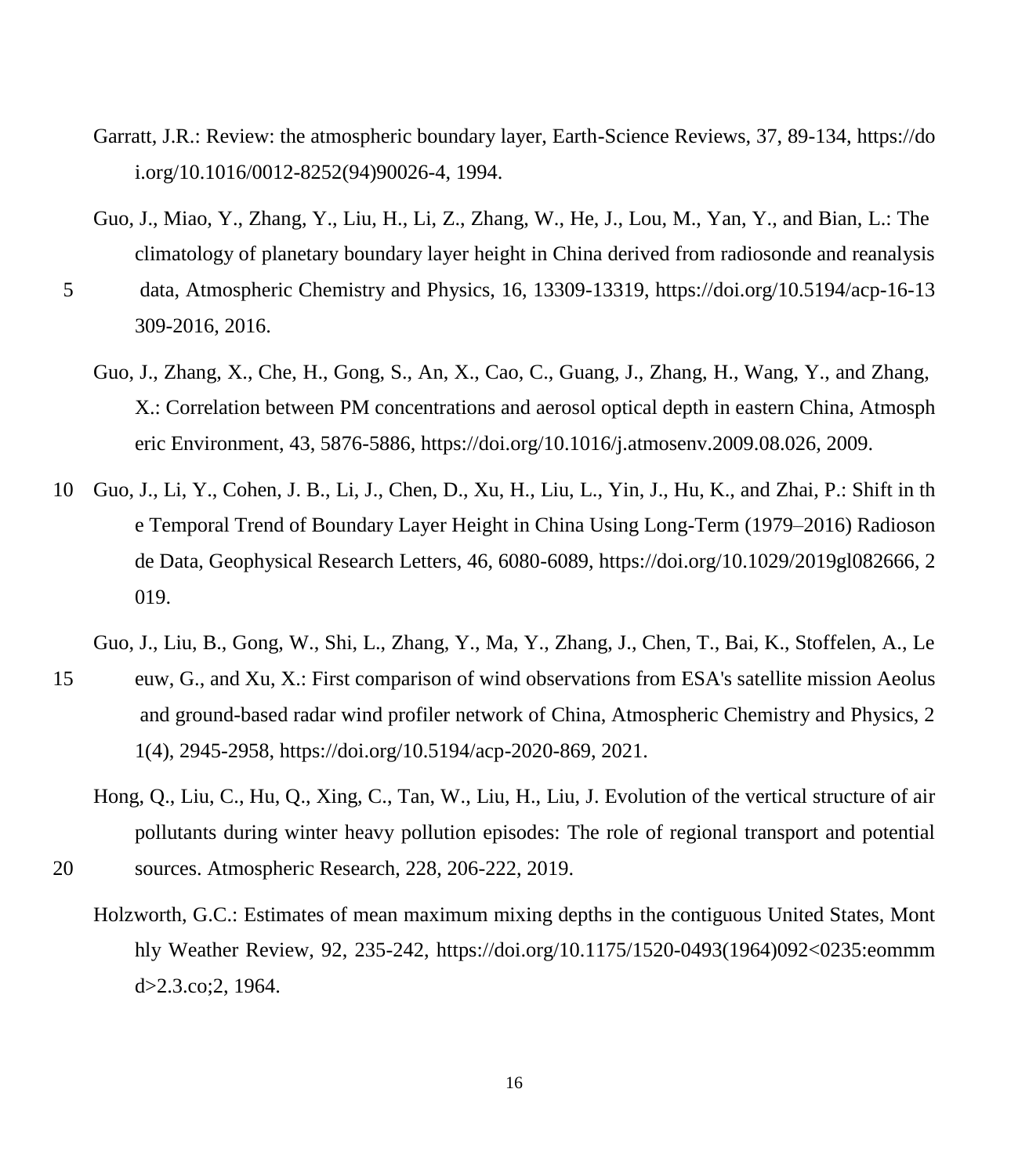- Haeffelin, M., Angelini, F., Morille, Y., Martucci, G., Frey, S., Gobbi, G.P., Lolli, S., O'Dowd, C. D., Sauvage, L., Xueref-Rémy, I., Wastine, B., and Feist, D. G.: Evaluation of Mixing-Height Retri evals from Automatic Profiling Lidars and Ceilometers in View of Future Integrated Networks i n Europe, Boundary Layer Meteorology, 143, 49-75, https://doi.org/10.1007/s10546-011-9643- 5 z, 2012.
	- Jiang, Y., Xin, J., Zhao, D., Jia, D., and Dai, L. Analysis of differences between thermodynamic and material boundary layer structure: comparison of detection by ceilometer and microwave radiom eter, Atmospheric Research, 105179, https://doi.org/10.1016/j.atmosres.2020.105179, 2020.
	- Ji, X., Liu, C., Xie, Z., Hu, Q., Dong, Y., Fan, G., Liu, J. Comparison of mixing layer height inversion
- 10 algorithms using lidar and a pollution case study in Baoding, China. Journal of Environmental Sciences, 79, 81-90, 2019.
	- Krishnamurthy, R., Newsom, R.K., Berg, L.K., Xiao, H., Ma, P., and Turner, D.D.: On the estimatio n of boundary layer heights: A machine learning approach, Atmospheric Measurement Techniqu es Discussions, 1-34, https://doi.org/10.5194/amt-2020-439, 2020.
- 15 Kursinski, E.R., Hajj, G.A., Schofield, J.T., Linfield, R.P., and Hardy, K.R.: Observing Earth's atmos phere with radio occultation measurements using the Global Positioning System, Journal of Geo physical Research: Atmospheres, 102, 23429-23465, https://doi.org/10.1029/97jd01569, 1997.
	- Liu, B., Ma, Y., Gong, W., Zhang, M., and Yang, J.: Study of continuous air pollution in winter over Wuhan based on ground-based and satellite observations, Atmospheric Pollution Research, 9, 15
- 20 6-165, https://doi.org/10.1016/j.apr.2017.08.004, 2018.
	- Liu, B., Ma, Y., Gong, W., Zhang, M. and Shi, Y.: The relationship between black carbon and atmos pheric boundary layer height, Atmospheric Pollution Research, 10, https://doi.org/10.1016/j.apr. 2018.06.007, 2019.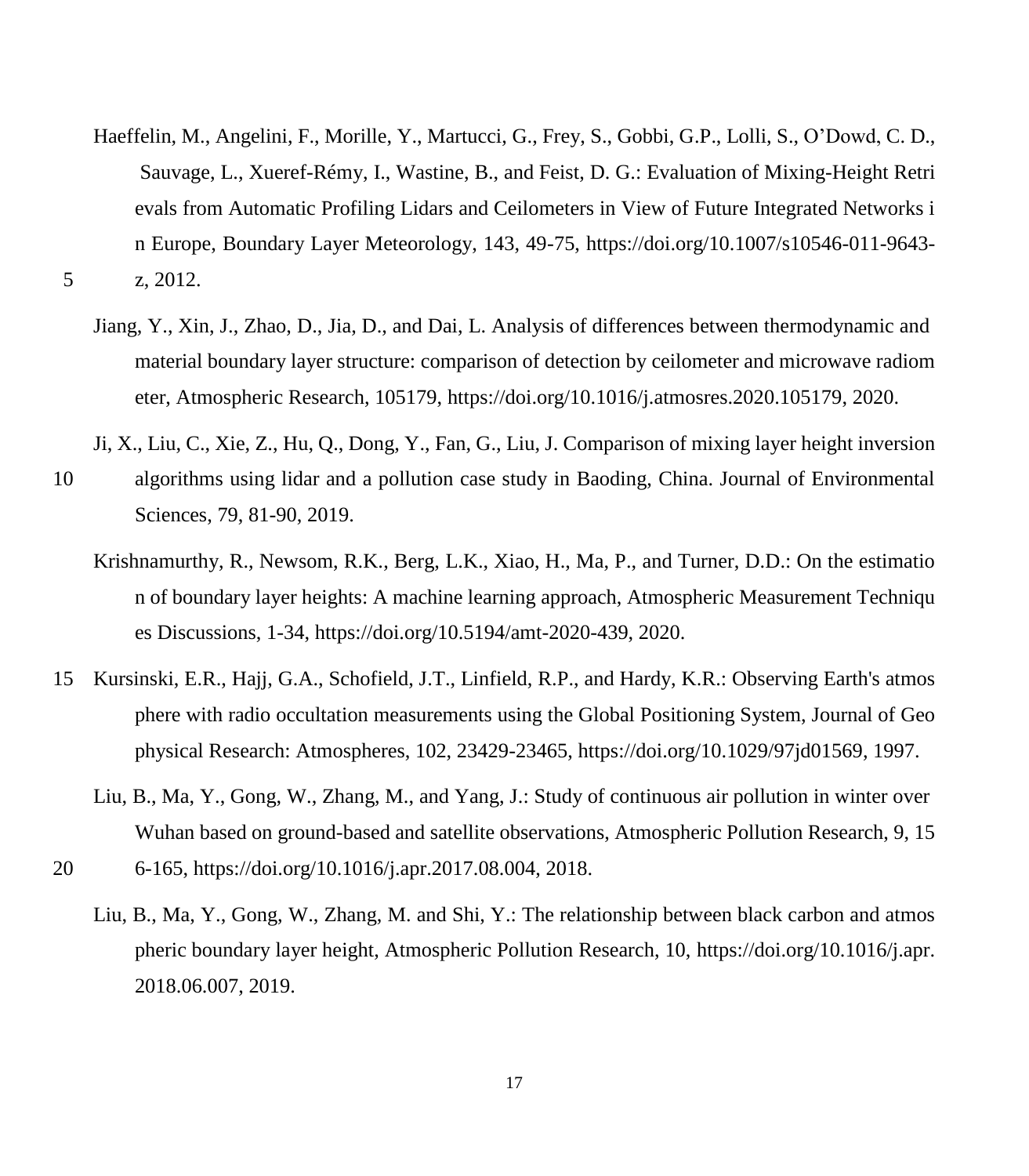- Liu, B., Ma, Y., Liu, J., Gong, W., Wang, W., and Zhang, M.: Graphics algorithm for deriving atmos pheric boundary layer heights from CALIPSO data, Atmospheric Measurement Techniques, 11, 5075-5085, https://doi.org/10.5194/amt-11-5075-2018, 2018.
- Liu, B., Ma, Y., Shi, Y., Jin, S., Jin, Y., and Gong, W.: The characteristics and sources of the aerosol
- 5 s within the nocturnal residual layer over Wuhan, China, Atmospheric Research, 241, 104959, h ttps://doi.org/10.1016/j.atmosres.2020.104959, 2020.
	- Liu, B., Guo, J., Gong, W., Shi, Y., and Jin, S.: Boundary layer height as estimated from Radar wind profilers in four cities in China: Relative contributions from Aerosols and surface features, Rem ote Sens., 12, 1657, https://doi.org/10.3390/rs12101657, 2020.
- 10 Lou, M., Guo, J., Wang, L., Xu, H., Chen, D., Miao, Y., Lv, Y., Li, Y., Guo, X., and Ma, S.: On the r elationship between aerosol and boundary layer height in summer in China under different therm odynamic conditions, Earth and Space Science, 6, 887-901, https://doi.org/10.1029/2019ea0006 20, 2019.
	- Liu, S., Liang. X.Z.: Observed diurnal cycle climatology of planetary boundary layer height, Journal
- 15 of Climate, 23(21), 5790-5809, https://doi.org/10.1175/2010jcli3552.1, 2010.
	- Mcgrath-Spangler, E.L., Denning, A.S.: Estimates of North American summertime planetary bounda ry layer depths derived from space-borne lidar, Journal of Geophysical Research Atmospheres, 117, D15, https://doi.org/10.1029/2012jd017615, 2012.
- Medeiros, B., Hall, A., and Stevens, B.: What Controls the Mean Depth of the PBL?, Journal of Clim 20 ate, 18, 3157-3172, https://doi.org/10.1175/jcli3417.1, 2005.
	- Nieuwstadt, F.T.M.: The turbulent structure of the stable, nocturnal boundary layer, Journal of Atmos pheric Sciences, 41, 2202–2216, https://doi.org/10.1175/1520-0469(1984)041<2202:TTSOTS> 2.0.CO;2, 1984.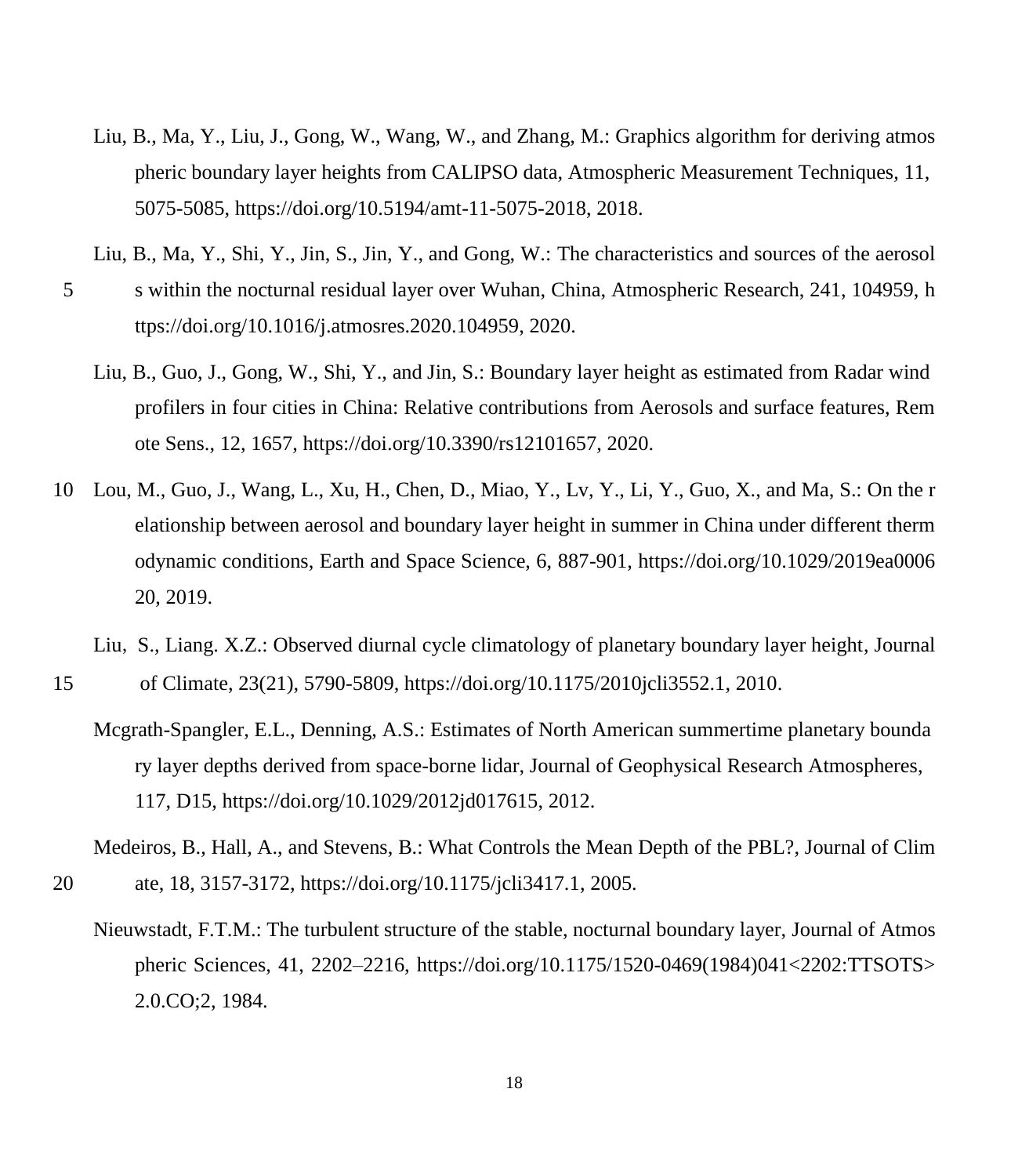- Oke, T.R.: The heat island of the urban boundary layer: characteristics, causes and effects, Wind clim ate in cities, 81-107, https://doi.org/10.1007/978-94-017-3686-2\_5, 1995.
- Poulos, G.S., Blumen, W., Fritts, D.C., Lundquist, J.K., Sun, J., Burns, S.P., Nappo, C., Banta, R., N ewsom, R., Cuxart, J., Terradellas, E., Balsley, B., and Jensen, M.: CASES-99: A Comprehensiv
- 5 e Investigation of the Stable Nocturnal Boundary Layer, Bulletin of the American Meteorologic al Society, 83, 555-581, 2002.
	- Rieutord, T., Aubert, S., and Machado, T.: Mixing height derivation from aerosol lidar using machine learning: KABL and ADABL algorithms, Atmospheric Measurement Techniques Discussions, 1-27, https://doi.org/10.5194/amt-2020-78, 2020.
- 10 Schween, J.H., Hirsikko, A., Löhnert, U., and Crewell, S.: Mixing-layer height retrieval with ceilome ter and Doppler lidar: from case studies to long-term assessment, Atmospheric Measurement Te chniques, 7, 3685-3704, https://doi.org/10.5194/amt-7-3685-2014, 2014.
	- Seibert, P., Beyrich, F., Gryning, S., Joffre, S., Rasmussen, A., and Tercier, P.: Review and intercom parison of operational methods for the determination of the mixing height, Atmospheric environ
- 15 ment, 34, 1001-1027, https://doi.org/10.1016/S1352-2310(99)00349-0, 2000.
	- Seidel, D.J., Ao, C.O., and Li, K.: Estimating climatological planetary boundary layer heights from ra diosonde observations: Comparison of methods and uncertainty analysis, Journal of Geophysica l Research, 115, D16, https://doi.org/10.1029/2009jd013680, 2010.
- Seidel, D.J., Zhang, Y., Beljaars, A., Golaz, J., Jacobson, A.R., and Medeiros, B.: Climatology of the 20 planetary boundary layer over the continental United States and Europe, Journal of Geophysical

Research: Atmospheres, 117, D17, https://doi.org/10.1029/2012jd018143, 2012.

Smith, E. K. and Weintraub, S.: The constants in the equation for atmospheric refractive index at radi o frequencies, Proceedings of the IRE, 41, 1035-1037, https://doi.org/10.6028/jres.050.006, 195 3.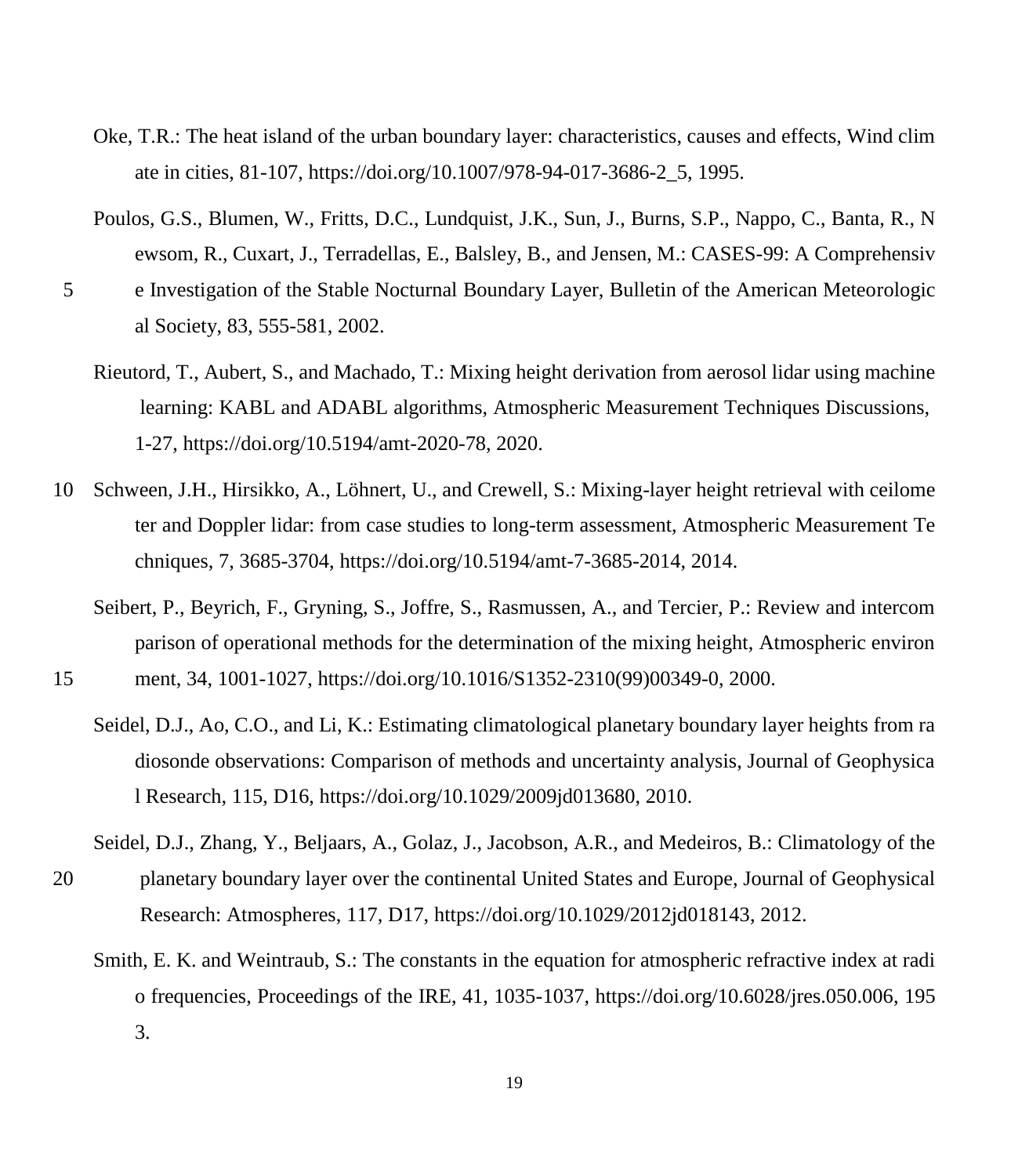Sokolovskiy, S., Kuo, Y. H., Rocken, C., Schreiner, W., Hunt, D., and Anthes, R.: Monitoring the at mospheric boundary layer by GPS radio occultation signals recorded in the open - loop mode, G eophysical research letters, 33, https://doi.org/10.1029/2006gl025955, 2006.

Solanki, R., Guo, J., Li, J., Singh, N., Guo, X., Han, Y., Lv, Y., Zhang, J., and Liu, B.: Atmospheric-

5 Boundary-Layer-Height Variation over Mountainous and Urban Sites in Beijing as Derived fro m Radar Wind-Profiler Measurements, Boundary-Layer Meteorology, 1-20, https://doi.org/10.1 007/s10546-021-00639-9, 2021.

Stull R B.: An introduction to boundary layer meteorology, Kluwer Academic Publishers, 1988.

Su, T., Li, J., Li, C., Xiang, P., Lau, A. K. H., Guo, J., Yang, D., and Miao, Y.: An intercomparison o

- 10 f long term planetary boundary layer heights retrieved from CALIPSO, ground based lidar, a nd radiosonde measurements over Hong Kong, Journal of Geophysical Research: Atmospheres, 122, 3929-3943, https://doi.org/10.1002/2016jd025937, 2017.
	- Su, T., Li, Z., Zheng, Y., Luan, Q., and Guo, J.: Abnormally Shallow Boundary Layer Associated Wi th Severe Air Pollution During the COVID‐19 Lockdown in China, Geophysical Research Lette
- 15 rs, 47, 20, https://doi.org/10.1029/2020gl090041, 2020.
	- Shi, Y., Liu, B., Chen, S., Gong, W., Ma Y., Zhang, M., Jin, S., and Jin Y.: Characteristics of aerosol within the nocturnal residual layer and its effects on surface PM2.5 over China, Atmospheric E nvironment, 241, 117841, https://doi.org/10.1016/j.atmosenv.2020.117841, 2020.

Vogelezang, D., Holtslag, A.A.: Evaluation and model impacts of alternative boundary-layer height f

20 ormulations, Boundary-Layer Meteorology, 81, 245-269, https://doi.org/10.1007/bf02430331, 1 996.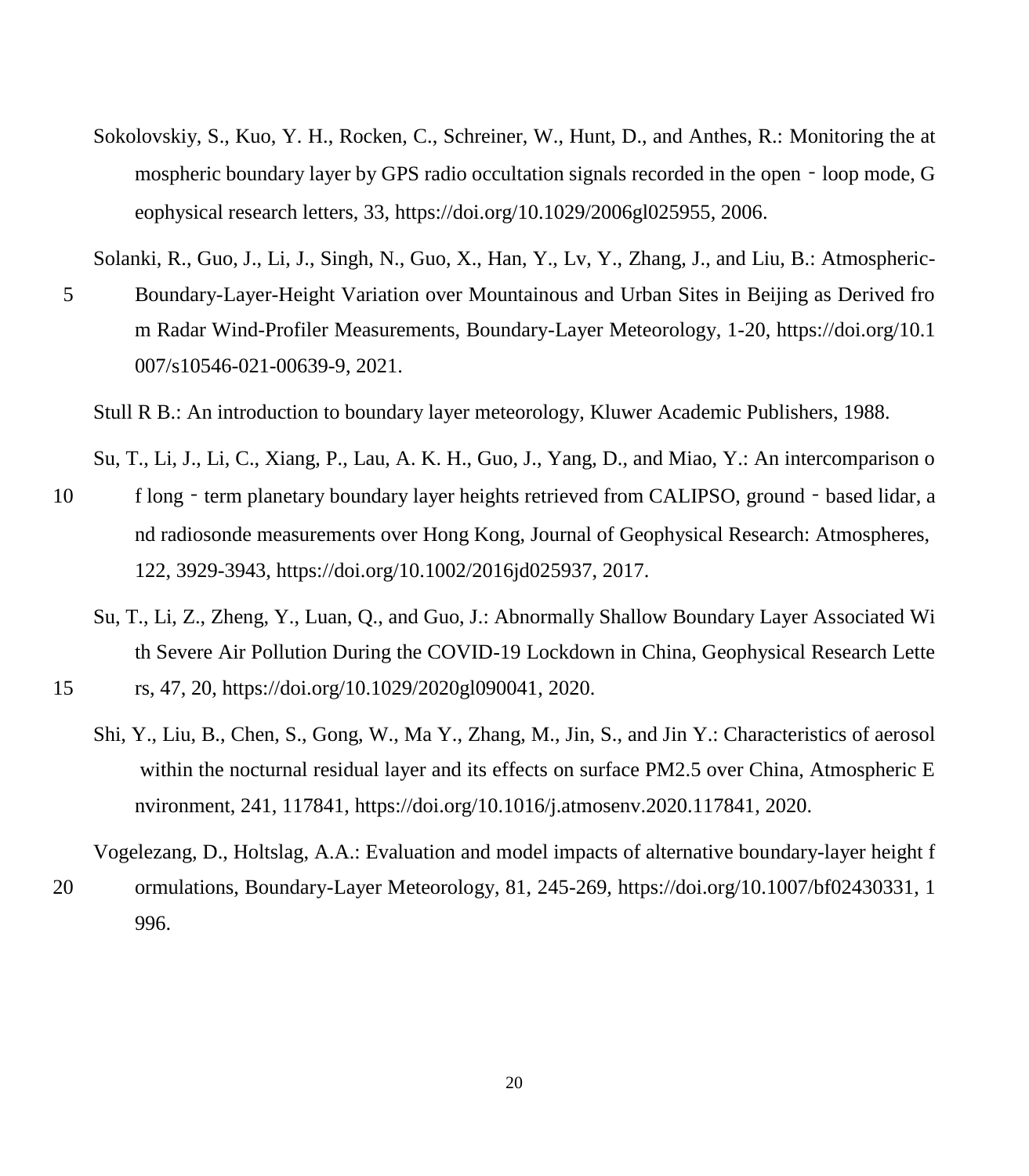Wang, W., He, J., Miao, Z., & Du, L. Space–Time Linear Mixed-Effects (STLME) model for mappin g hourly fine particulate loadings in the Beijing–Tianjin–Hebei region, China. Journal of Cleane r Production, 292, 125993, 2021.

Wang, X., Wang, K.: Estimation of atmospheric mixing layer height from radiosonde data, Atmosph

- 5 eric Measurement Techniques, 7(6), 1701-1709, https://doi.org/10.5194/amt-7-1701-2014, 2014.
	- Yang, Y., Fan, S., Wang, L., Gao, Z., Zhang, Y., Zou, H., Miao, S., Li, Y., Huang, M., and Yim, S. H. L.: Diurnal evolution of the wintertime boundary layer in urban Beijing, China: Insights from D oppler Lidar and a 325-m meteorological tower, Remote Sensing, 12, 3935, https://doi.org/10.33 90/rs12233935, 2020.
- 10 Yu, L., Zhang, M., Wang, L., Lu, Y., and Li, J.: Effects of aerosols and water vapour on spatial-temp oral variations of the clear-sky surface solar radiation in China, Atmospheric Research, 248, 105 162, https://doi.org/10.1016/j.atmosres.2020.105162, 2021.
	- Zhang, M., Jin, S., Ma, Y., Fan, R., Wang, L., Gong, W., and Liu, B.: Haze events at different levels in winters: A comprehensive study of meteorological factors, Aerosol characteristics and direct r
- 15 adiative forcing in megacities of north and central China, Atmospheric Environment, 245, 1180 56, https://doi.org/10.1016/j.atmosenv.2020.118056, 2021.
	- Zhang, W., Guo, J., Miao, Y., Liu, H., Zhang, Y., Li, Z., and Zhai, P.: Planetary boundary layer heigh t from CALIOP compared to radiosonde over China, Atmospheric Chemistry and Physics, 16, 9 951-9963, https://doi.org/10.5194/acp-16-9951-2016, 2016.
- 20 Zhang, W., Guo, J., Miao, Y., Liu, H., Song, Y., Fang, Z., He, J., Lou, M., Yan, Y., Li, Y., and Zhai, P.: On the Summertime Planetary Boundary Layer with Different Thermodynamic Stability in C hina: A Radiosonde Perspective, Journal of Climate, 31, 1451-1465, https://doi.org/10.1175/jclid-17-0231.1, 2018.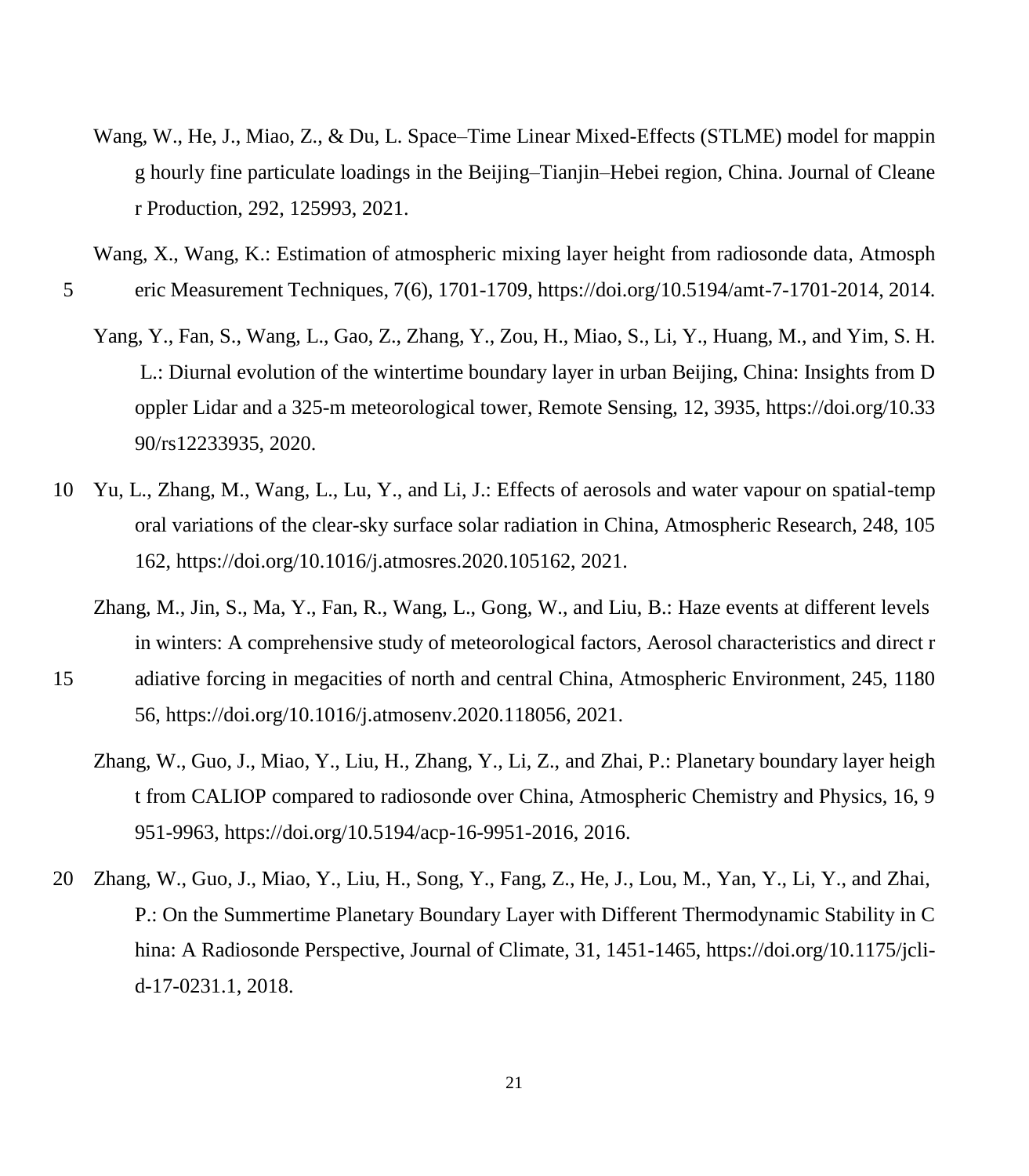Zhang, Y., Sun, K., Gao, Z., Pan, Z., Shook, M.A., and Li, D.: Diurnal Climatology of Planetary Bou ndary Layer Height Over the Contiguous United States Derived From AMDAR and Reanalysis Data, Journal of Geophysical Research: Atmospheres, 125, https://doi.org/10.1029/2020jd03280 3, 2020.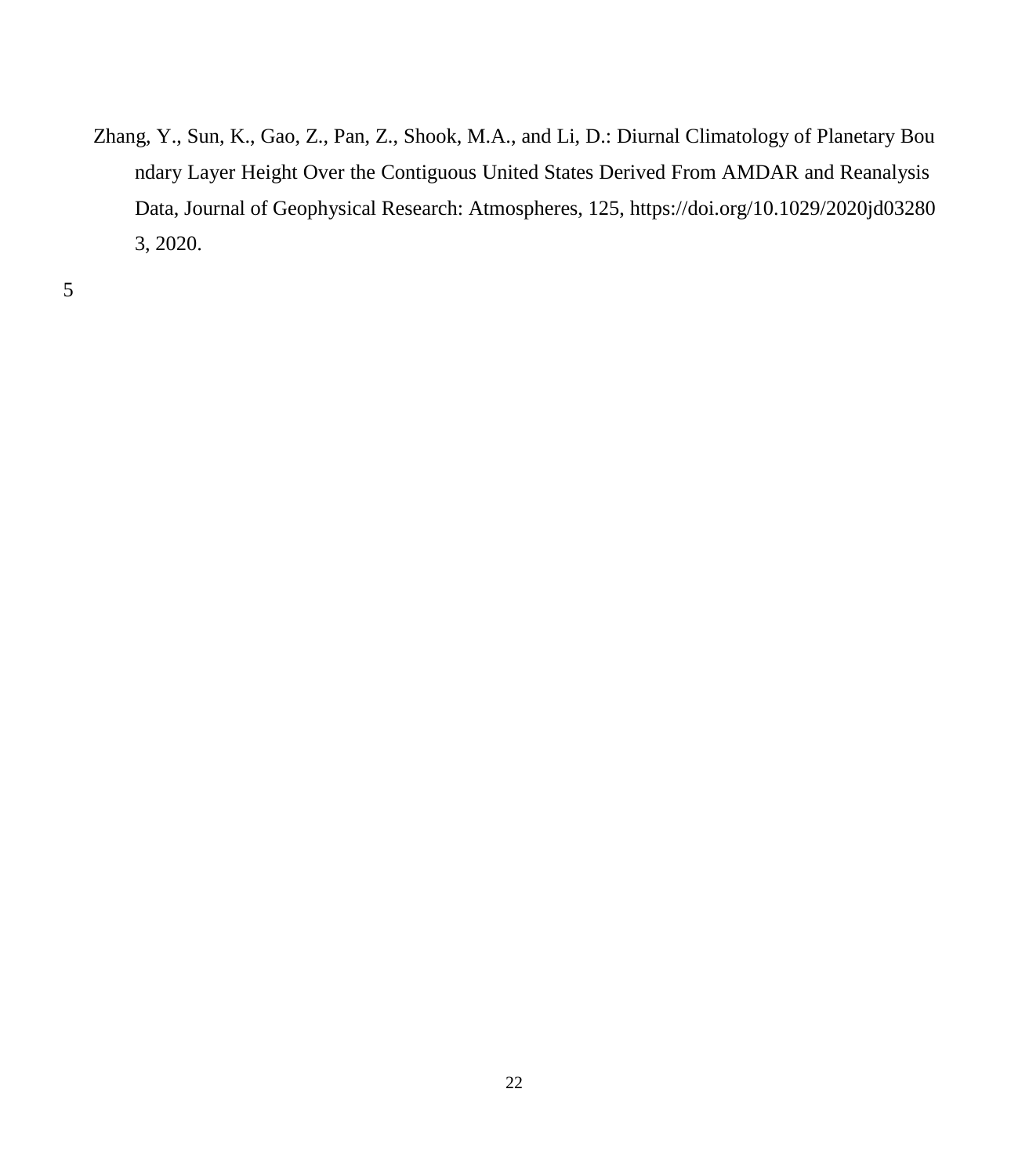| Site number | <b>Site</b> | Longitude | Latitude | Elevation (m) | <b>Total Observation</b><br><b>Period</b> |
|-------------|-------------|-----------|----------|---------------|-------------------------------------------|
| 51463       | Urumqi      | 87.7      | 43.8     | 936           | $01/2019 - 12/2019$                       |
| 54511       | Beijing     | 116.5     | 39.8     | 31            | $01/2019 - 12/2019$                       |
| 54727       | Jinan       | 117.5     | 36.7     | 264           | $01/2019 - 12/2019$                       |
| 54857       | Qingdao     | 120.3     | 36.1     | 75            | $01/2019 - 12/2019$                       |
| 57494       | Wuhan       | 114.1     | 30.6     | 24            | $01/2019 - 12/2019$                       |
| 57687       | Changsha    | 112.8     | 28.1     | 120           | $01/2019 - 12/2019$                       |
| 59758       | Haikou      | 110.3     | 20.0     | 65            | $01/2019 - 12/2019$                       |
| 59948       | Sanya       | 109.6     | 18.2     | 364           | $01/2019 - 12/2019$                       |
| 59981       | Sansha      | 112.3     | 16.8     | 6             | 01/2019-12/2019                           |

**Table 1.** Summary of RS launch locations and durations of soundings from each site.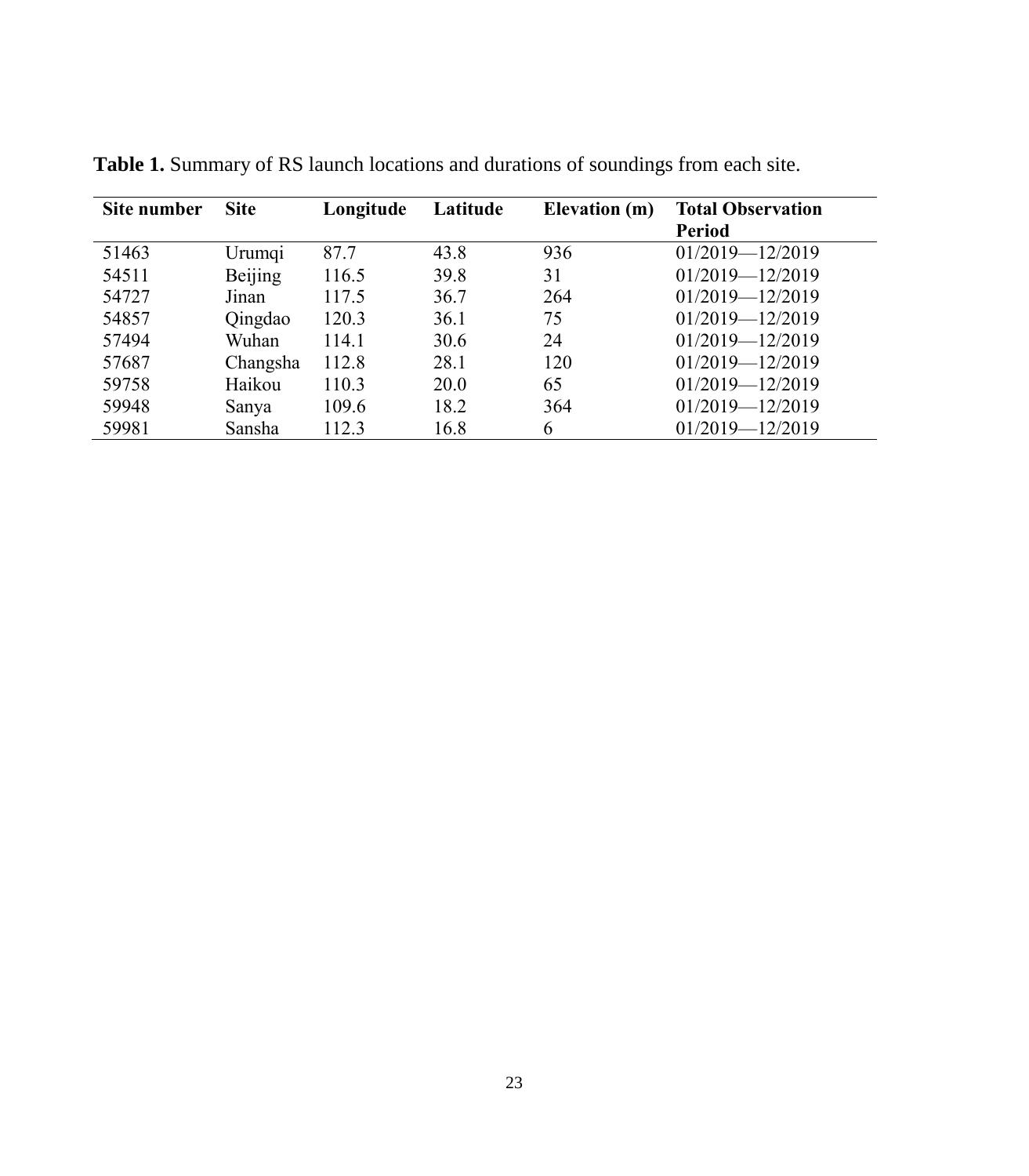| <b>Type</b> | Consistency  | $GM_{\theta}$ | GM <sub>RH</sub> | PM        | RM     |
|-------------|--------------|---------------|------------------|-----------|--------|
|             |              |               |                  |           |        |
|             | Consistent   | 83.96%        | 74.06%           | 80.48%    | 80.75% |
| <b>CBL</b>  | Inconsistent | 13.37%        | 24.60%           | 14.97%    | 16.31% |
|             | Nan          | 02.67%        | 01.34%           | 04.55%    | 02.94% |
|             | Consistent   | 91.72%        | 84.97%           | 86.93%    | 69.50% |
| <b>NBL</b>  | Inconsistent | 7.41%         | 14.49%           | 12.09%    | 12.20% |
|             | Nan          | 00.87%        | 00.54%           | 00.98%    | 18.30% |
|             | Consistent   | 58.35%        | 57.87%           | 49.34%    | 28.47% |
| <b>SBL</b>  | Inconsistent | 41.23%        | 41.35%           | 50.66%    | 08.05% |
|             | Nan          | 00.42%        | 00.78%           | $00.00\%$ | 63.47% |
|             | Consistent   | 94.85%        | 90.40%           | 55.58%    | 03.07% |
| TH.         | Inconsistent | 04.86%        | 09.60%           | 44.42%    | 00.98% |
|             | Nan          | 00.29%        | $00.00\%$        | $00.00\%$ | 95.95% |

**Table 2.** Consistency statistics of algorithms under different classification conditions.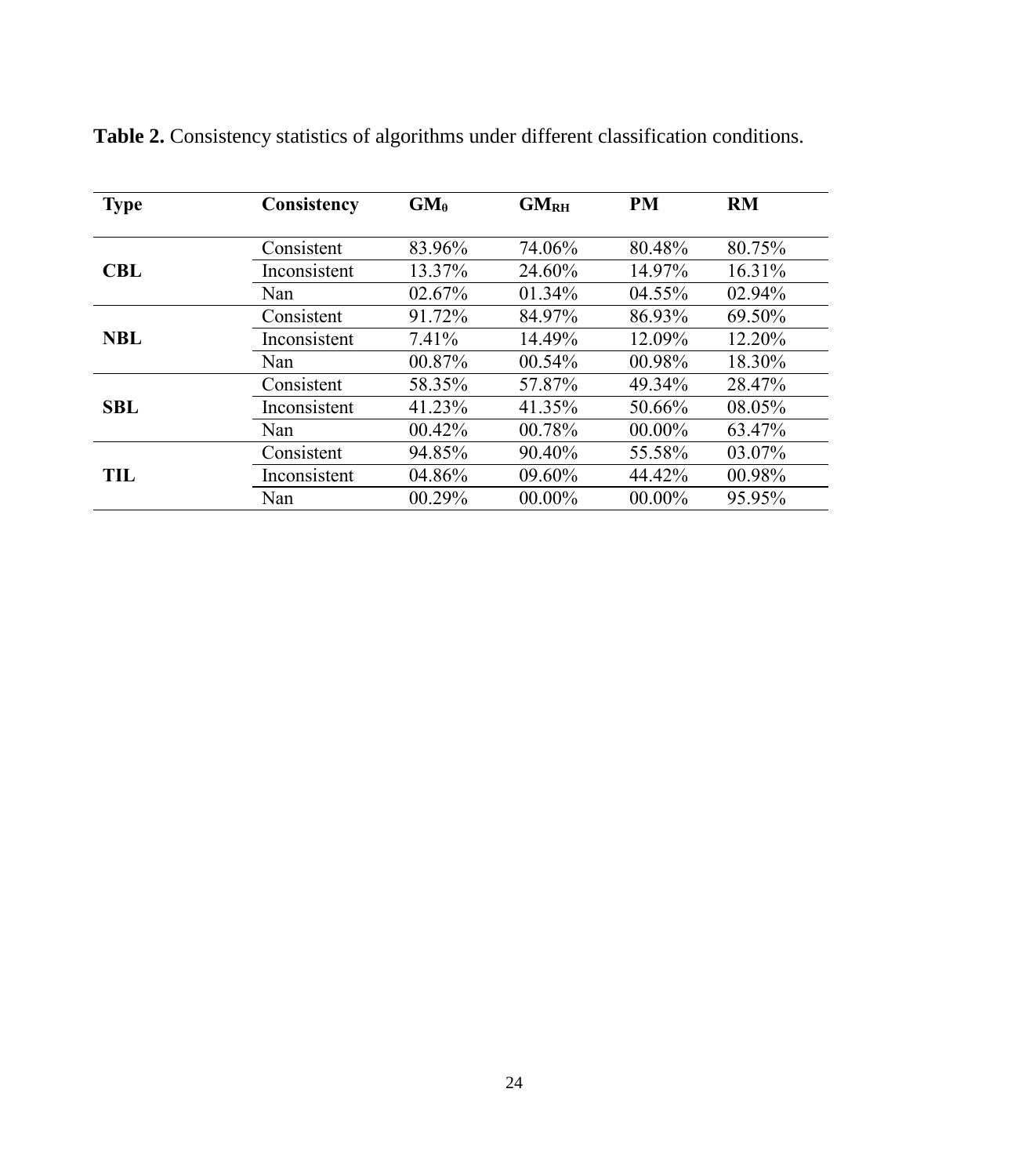

total cases (blue), CBL cases (orange), NBL cases (yellow) and SBL cases (white).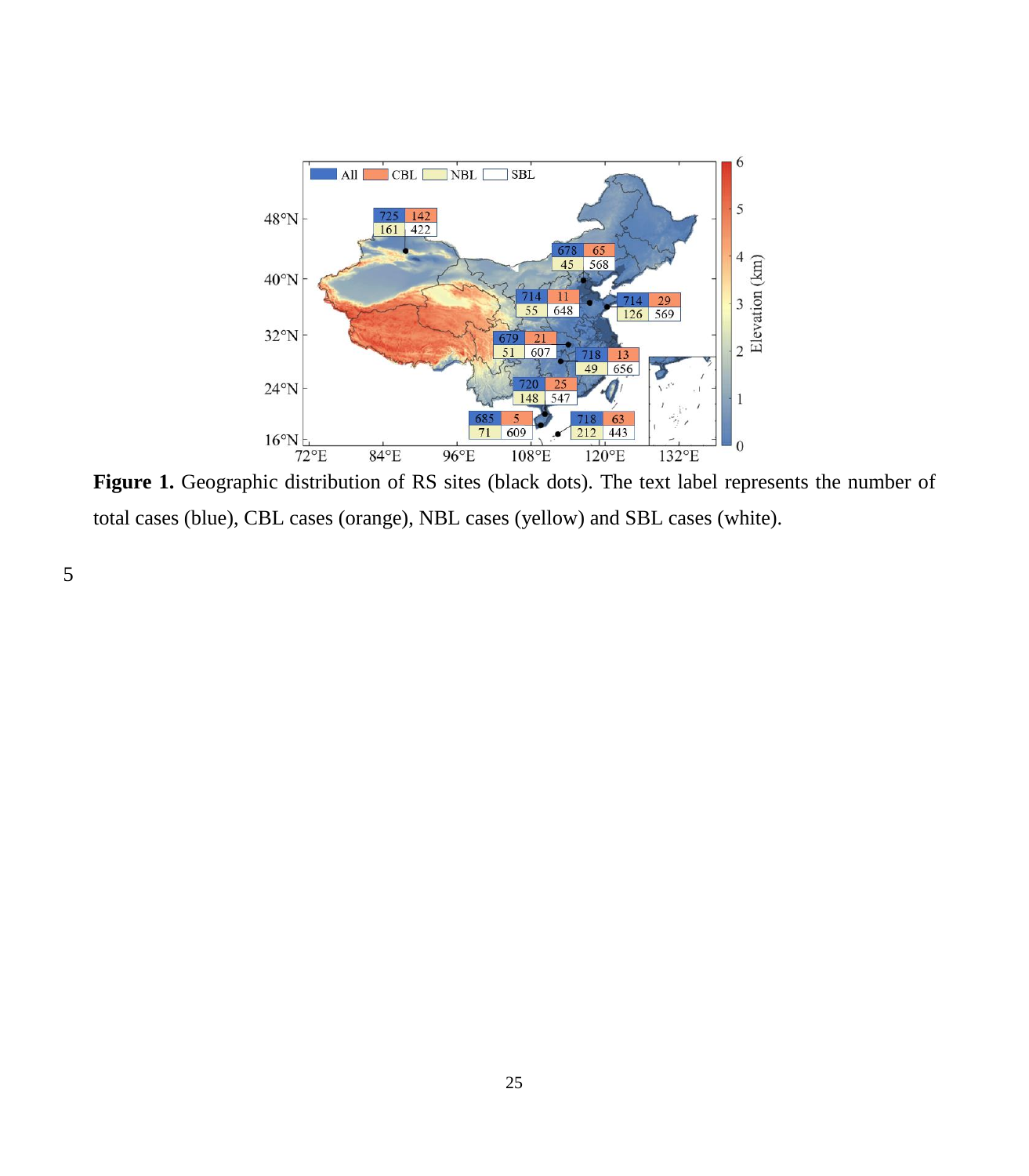

**Figure 2.** Statistics of the classification number of the nine selected sites at different times. The red, orange, green and blue squares represent CBL, NBL, TIL and SBL, respectively.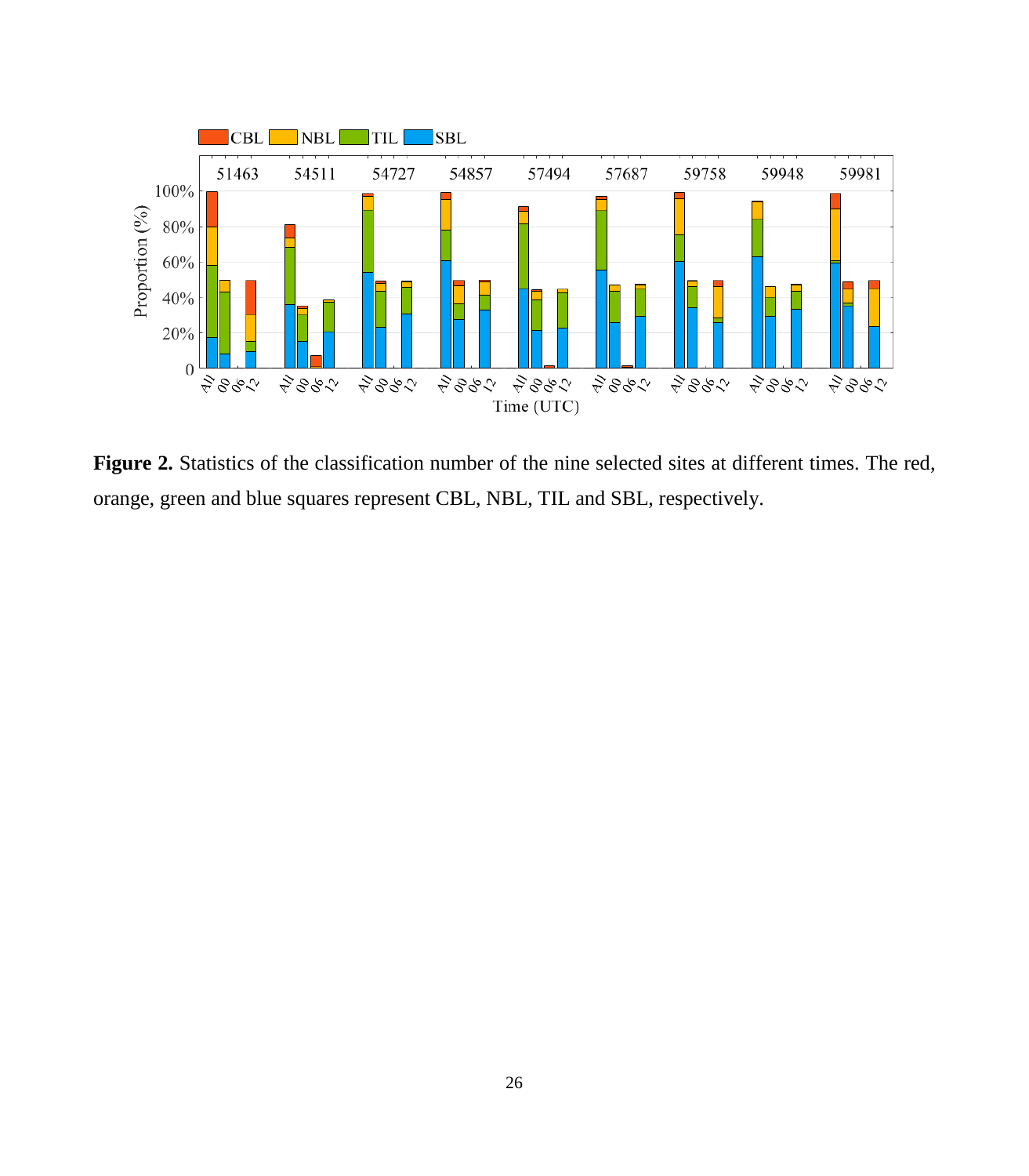

Figure 3. Daily quartile and average values of PBLH under (a) all conditions, (b) CBL, (c) NBL and (d) SBL. For each method, the 25th, 50th and 75th percentile values are shown in coloured, white and grey bars, respectively. The solid black dots represent the average PBLH.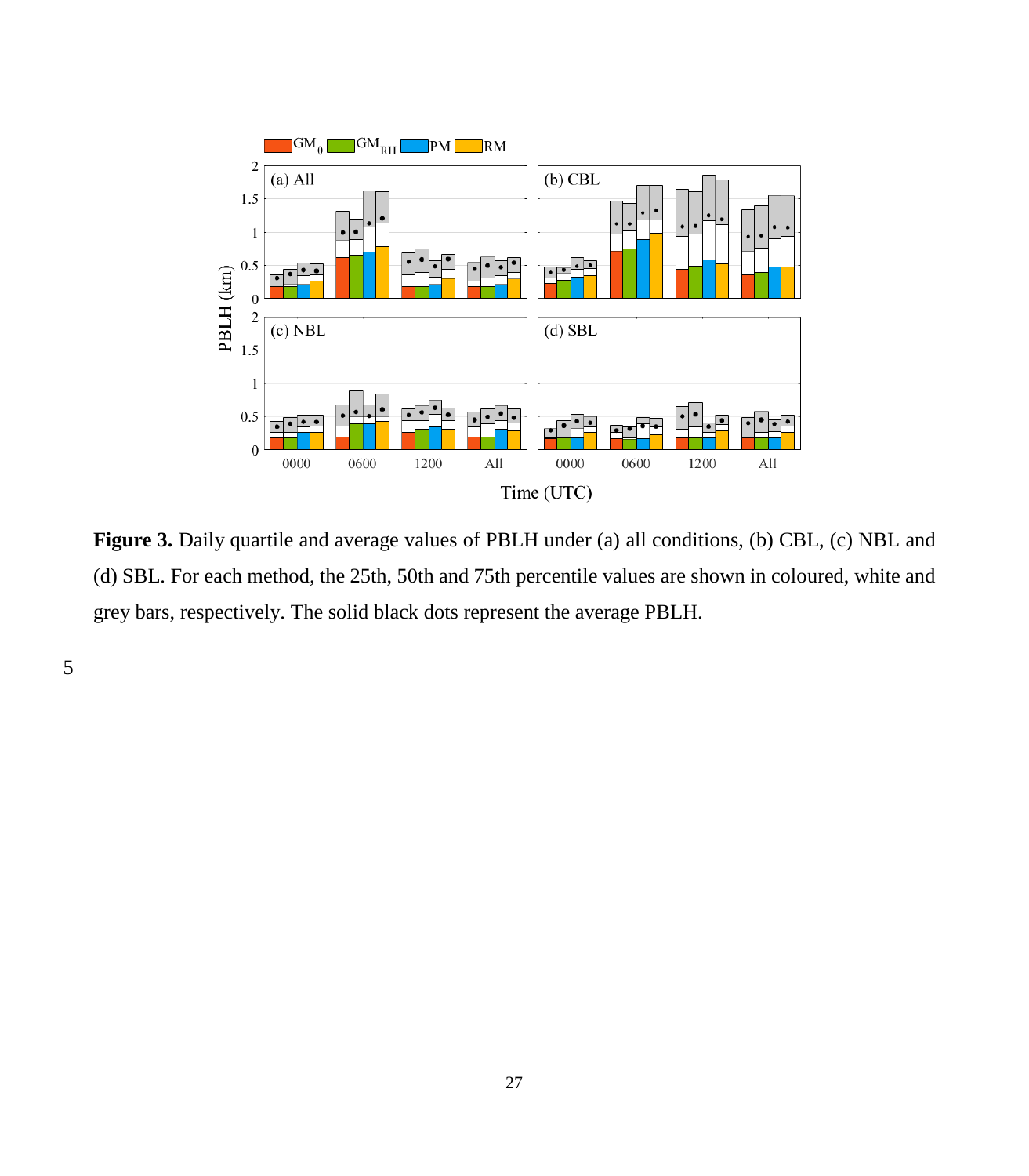

**Figure 4.** Case studies of PBLH determination from (a)  $GM_\theta$  (blue) and  $GM_{RH}$  (orange), (b) PM (blue) and RM (orange) and (c) profiles of temperature (blue) and wind speed (orange) under CBL classification. (d), (e) and (f) are same as (a), (b) and (c) but in different cases.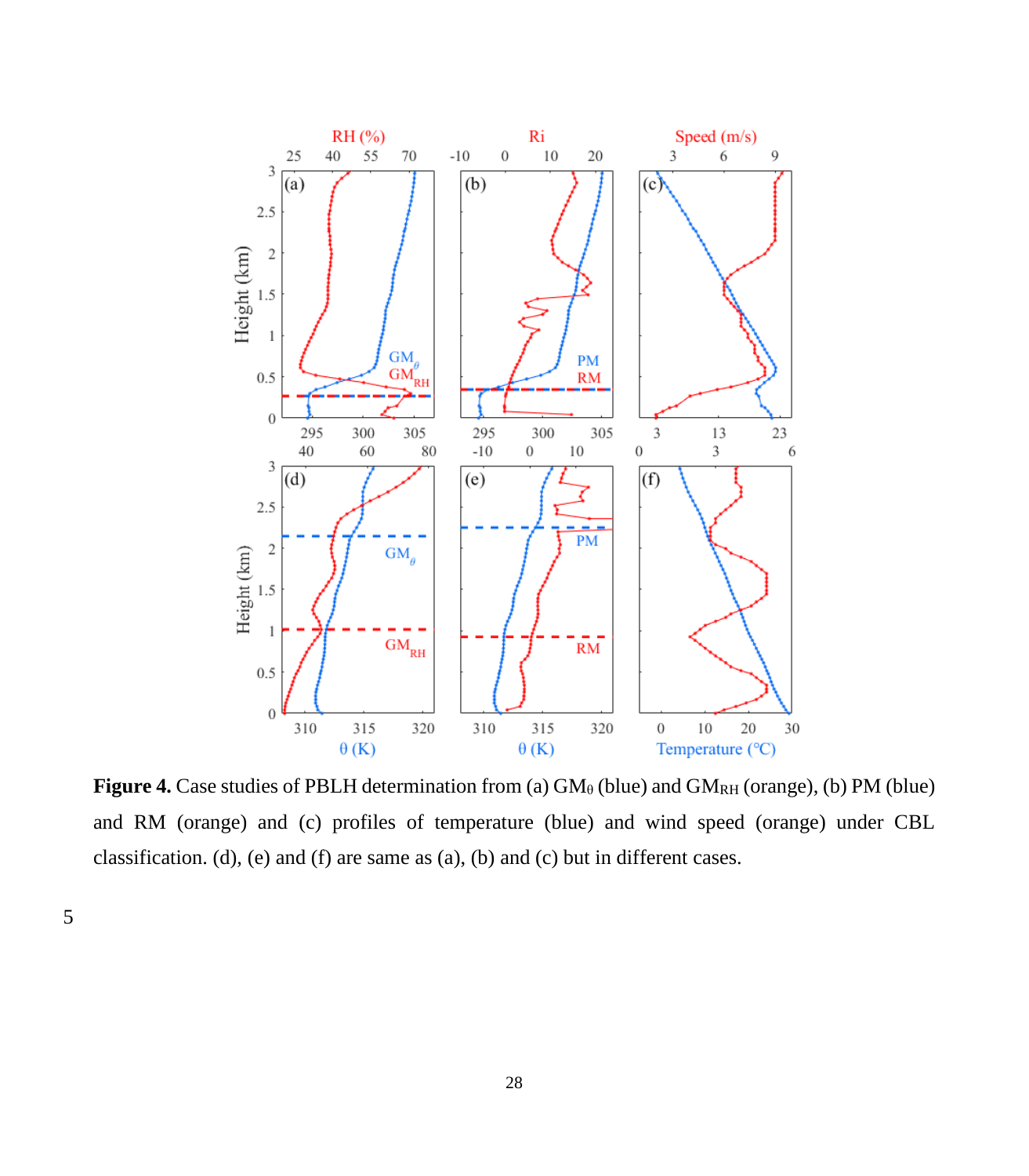

Figure 5. Same description as that in Figure 4, but under NBL classification.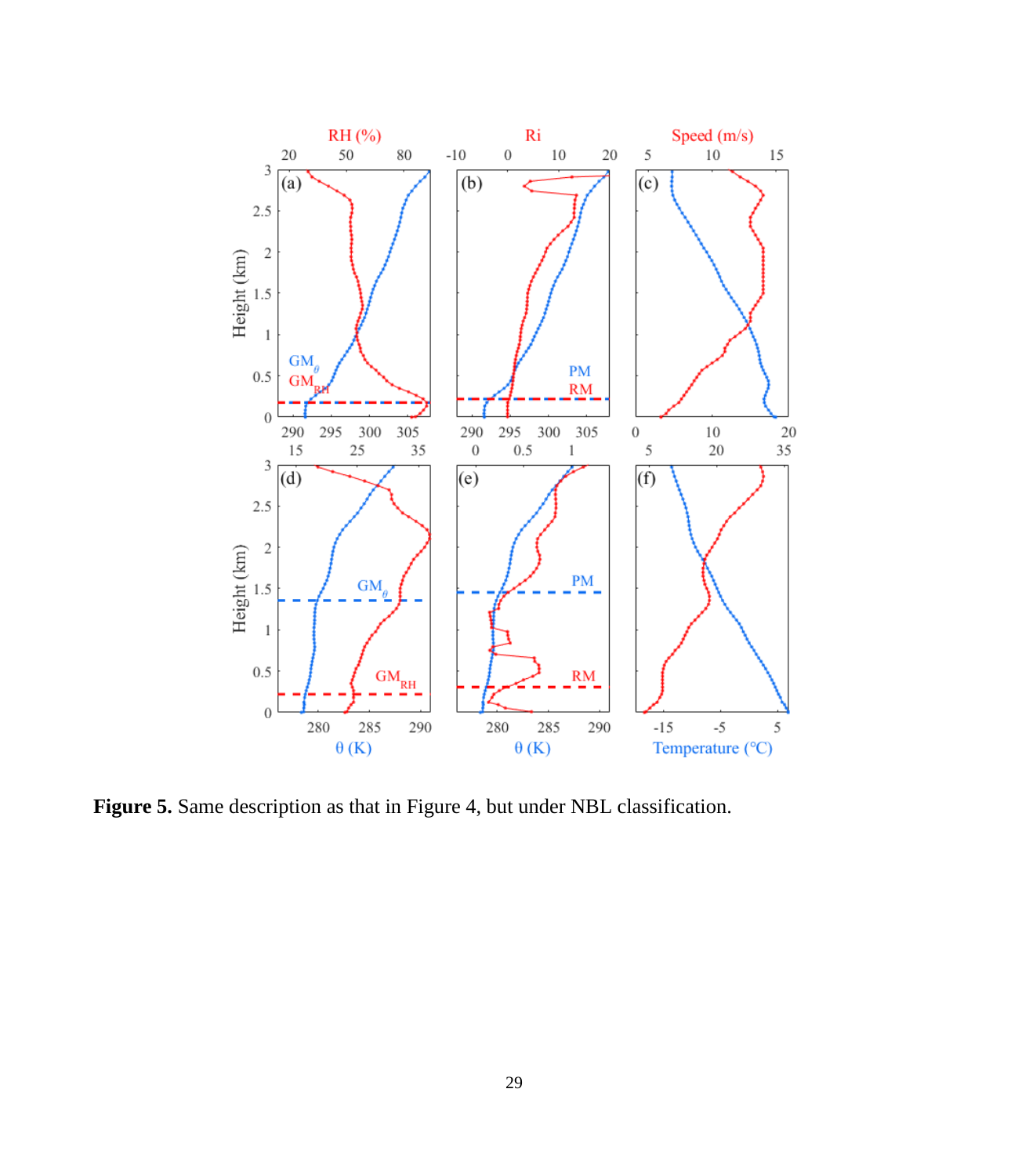

Figure 6. Same description as that in Figure 4, but under SBL classification.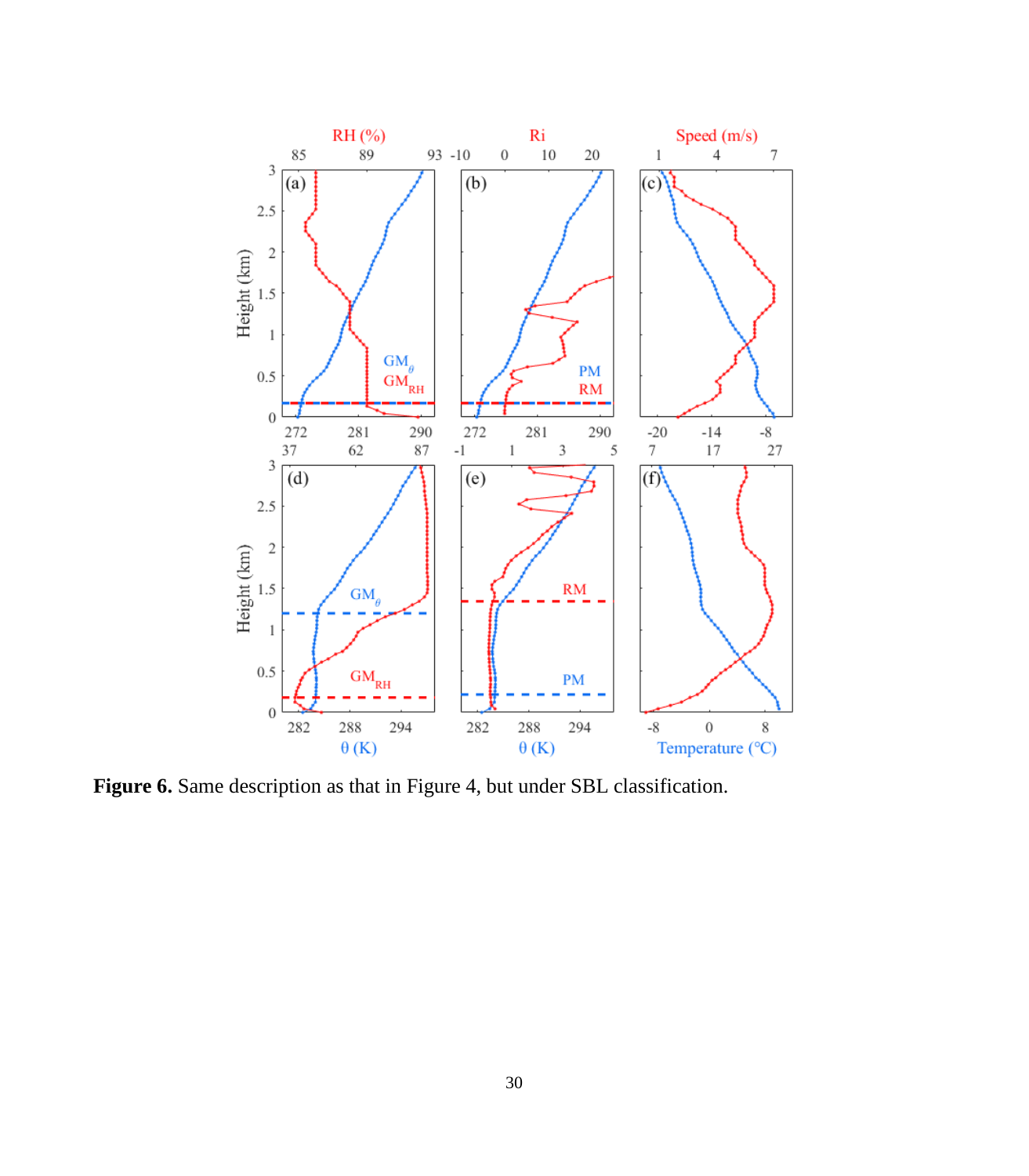

Figure 7. Mean (solid line) and standard deviation (shadow) profiles of wind speed and potential temperature in (a, d) CBL, (b, e) NBL and (c, f) SBL classifications.